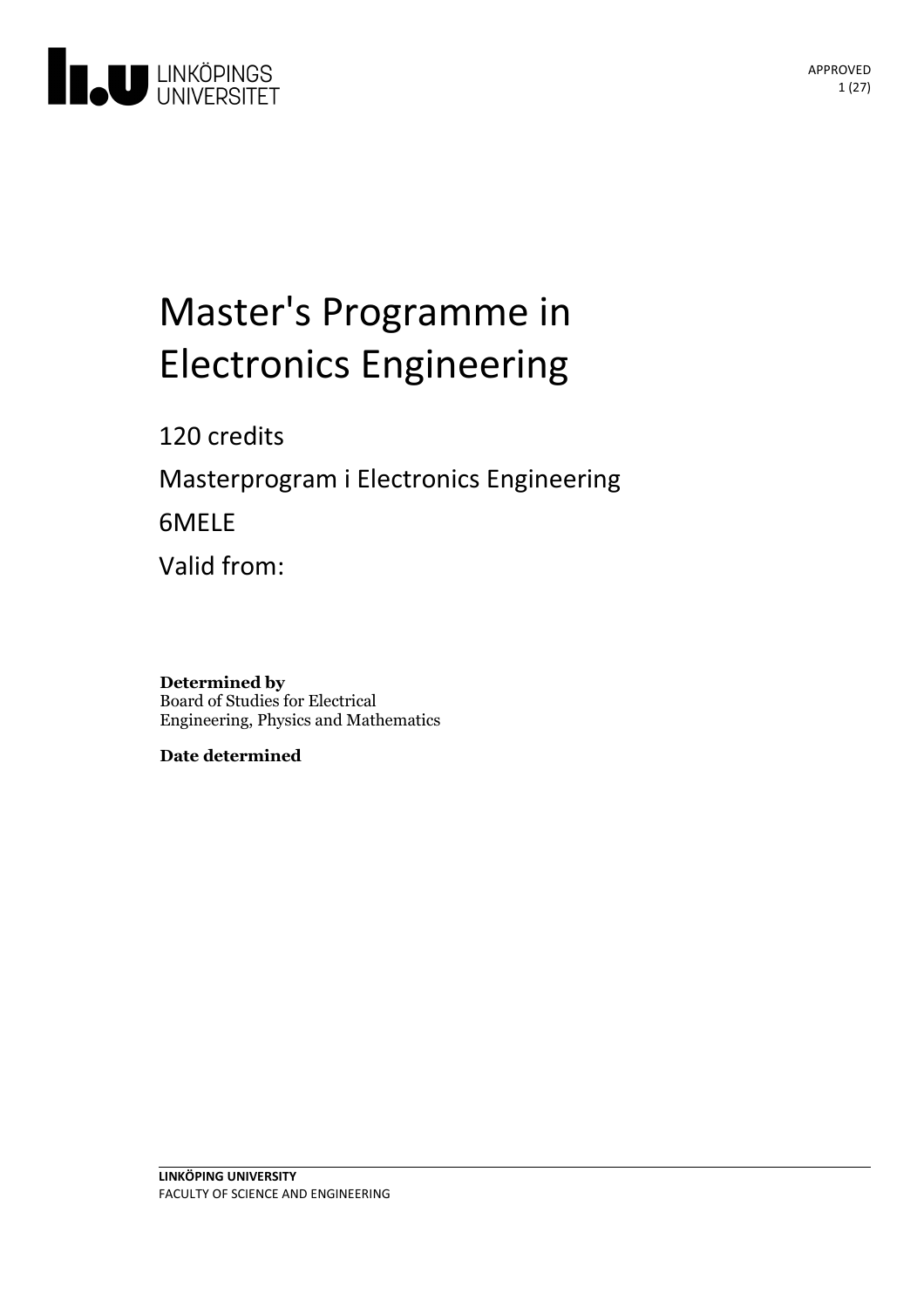# Purpose

The objective of this master's programme is to provide a strong and competitive education in Electronics Engineering, with emphasis on design of integrated circuits and System-on-Chip in advanced semiconductor technologies as well as embedded systems. The motivation behind the programme is the growing global demand for electronics engineers with knowledge and skills in design of digital, analogue, and Radio Frequency (RF) integrated circuits and System-on-Chip (SoC), combined with in-depth knowledge in signal processing, application and radio transceivers design. Mobile phones, internet, PCs and TVs, are just a few examples that constantly improve in functionality, performance and cost. In addition, there is growing number of concepts and technologies which will healthcare, automotive, robotics, energy-systems management, entertainment, consumer electronics, public safety and security, industrial applications, and much more. This indicates that there will be large industrial opportunities in the future, and also large demand for competent engineers with the required knowledge and skills to lead the design of such complex integrated circuits and systems.

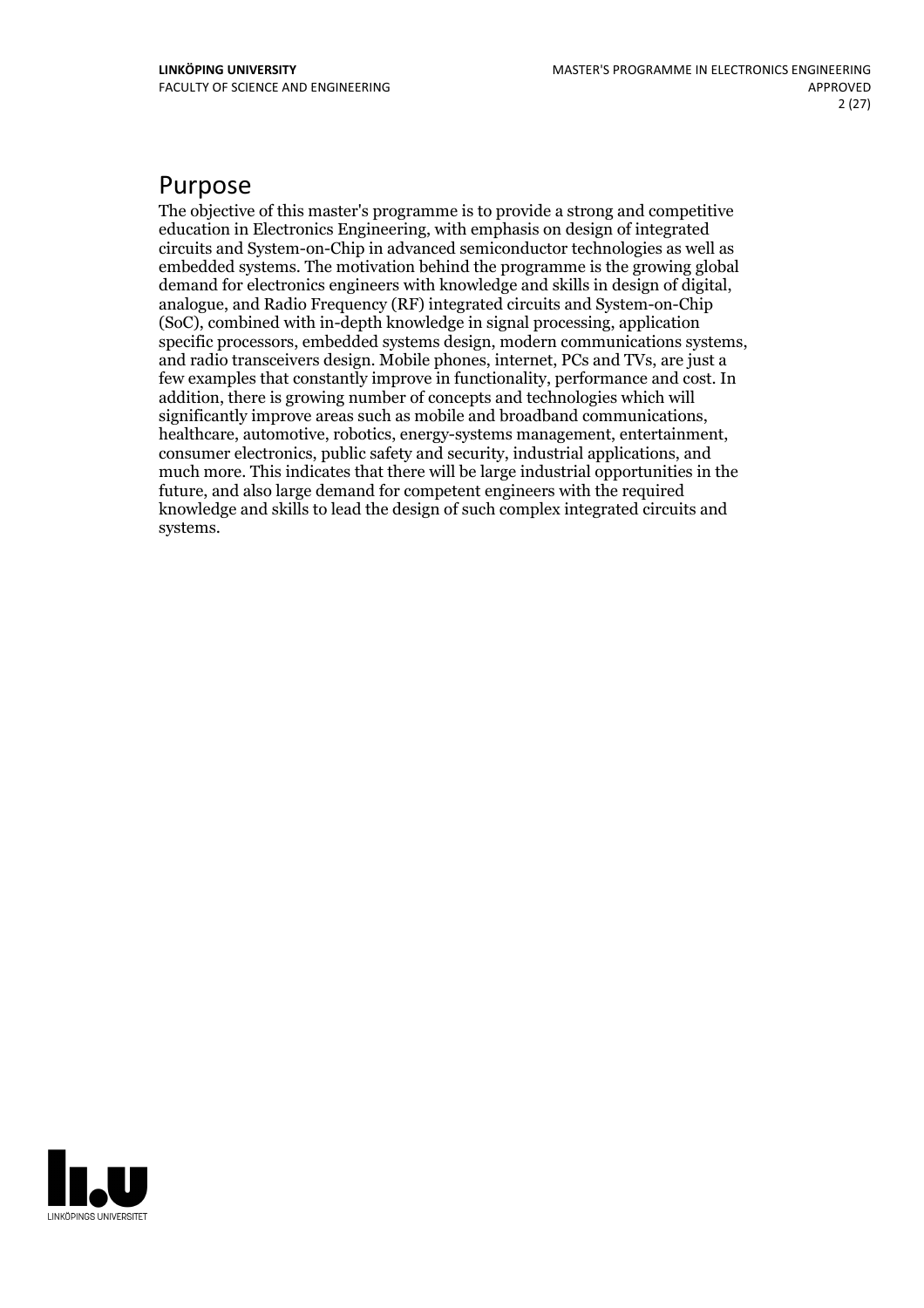# Aim

### **Knowledge and reasoningin mathematics, natural sciences, and engineering**

Graduates from the Master's programme in Electronics Engineering should

- have a solid knowledge in design of integrated circuits and System-on-Chip (SoC), as well as in-depth understanding of signal processing, application specific processors, embedded systems design, and modern
- communications systems.<br>• understand, formulate, and solve the complex problems related to the design of integrated circuits and system-on-chip.
- $\bullet$  be able to apply modern methodologies for design of integrated circuits and
- systems. be able to carry out modelling, simulation, and physical design of RF, analogue, and digital integrated circuits and systems in advanced semiconductor technologies
- $\bullet$  be able to make effective use of computers and Computer-Aided Design (CAD) tool environments
- be able to carry out measurement and evaluation of integrated circuits and systems.

### **Personal and professional skills and attributes**

Graduates from the Master's programme in Electronics Engineering should

- be able to formulate a model for a relevant problem and critically evaluate its validity. be creative, enterprising and take responsibility for the own contribution to
- the solution of a problem.

#### **Interpersonal skills: teamwork and communication**

Graduates from the Master's programme in Electronics Engineering should

- $\bullet$  be capable of teamwork and active collaboration within a group by sharing tasks and responsibilities
- be able to initialize, plan, carry out and evaluate scientific and engineering projects
- be able to communicate and to give presentations in English, orally and in writing

### **Conceiving, designing, implementing, and operatingsystems in the enterprise and social context**

Graduates from the Master's programme in Electronics Engineering should

- have a deep insight into the broad field of science and engineering: from initial concepts to implementation aspects
- be aware of the impact of science and engineering on society

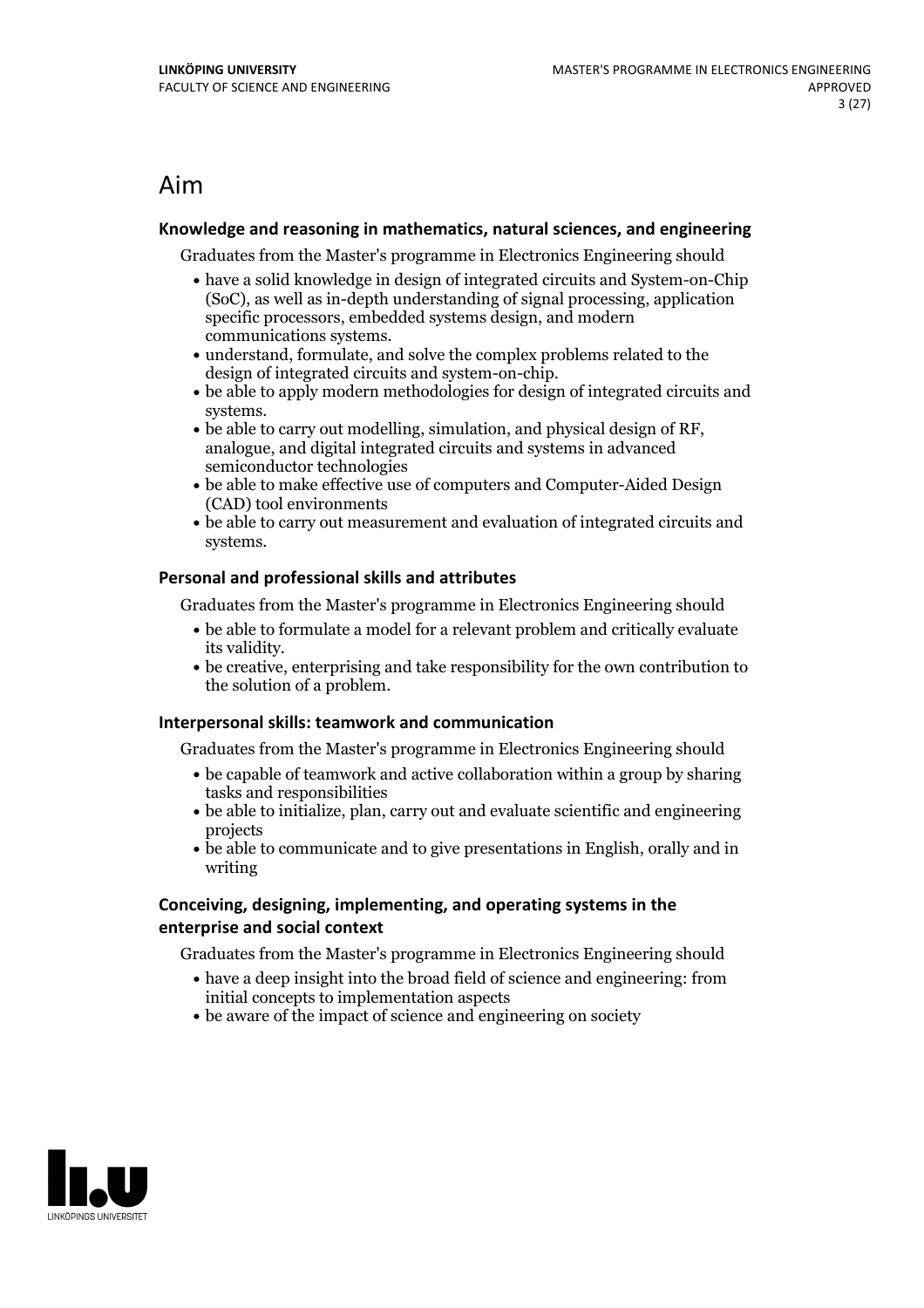# Content

The programme comprices two years of studies, and includes both compulsory and elective courses.

The first semester consists of a set of compulsory courses providing the necessary knowledge in digital and analog integrated circuits, telecommunications, RF electronics and design of digital systems. From the second semester the students must follow one of the two specializations, focusing either on digital system-on-<br>chip design and embedded systems or on design of mixed analogue/digital and radio frequency integrated circuits.

# Education profiles

During the second and third semester it is compulsory for the student to follow one of the two specializations:

- System on Chip with focus on digital system on chip design and embedded systems
- Analogue/Digital and RF IC Design with emphasis on design of mixed Analogue/Digital and radio frequency integrated circuits

A specialization consists of a set of compulsory courses, and the compulsory courses for each specialization are given by the Curriculum. For the System on Chip specialization the compulsory courses are:

- System Design and Methodology
- VLSI Design
- Design of Embedded DSP Processor
- Evaluation of an Integrated Circuit
- Communication, Ethics and Sustainable Development

and for the Analogue/Digital and RF IC Design specialization the compulsory courses are:

- Radio Frequency Integrated Circuits
- VLSI Design
- Evaluation of an Integrated Circuit
- Radio Frequency Transceiver Design
- Communication, Ethics and Sustainable Development

In addition to the compulsory courses during the second and third semester the program offers a large number of complementary and highly related elective courses offered within both Electrical Engineering and Computer Science, which can be selected by students depending on the individual directions of interests. Finally, the fourth semester is dedicated to the Master's thesis project.

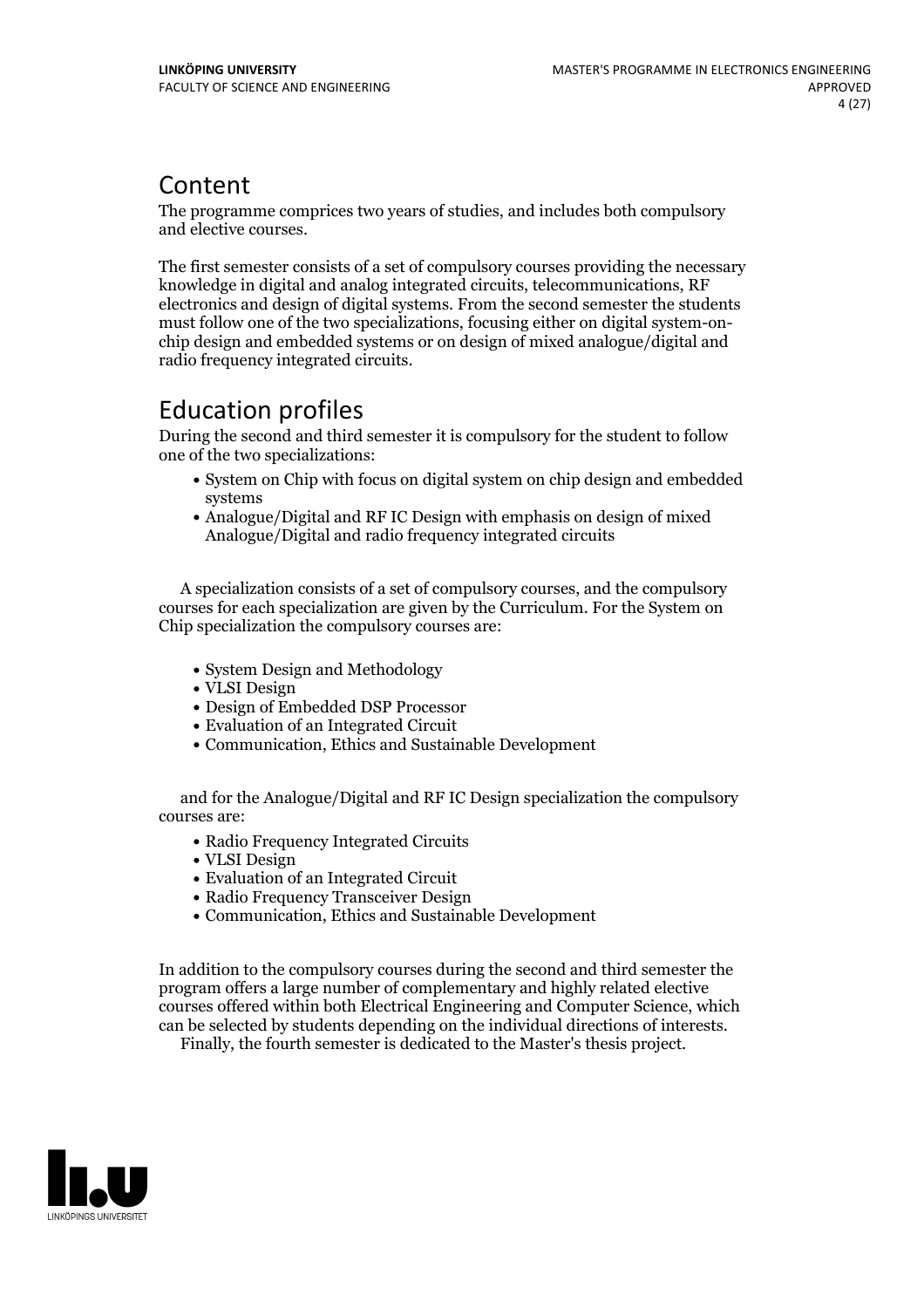# Entry requirements

- Bachelor's degree in electrical engineering or equivalent. The Bachelor's degree (equivalent to a Swedish Kandidatexamen) shall be from an
- internationally recognised university. <sup>20</sup> ECTS credits in mathematics/applied mathematics and/or applications of mathematics, including linear algebra and transform methods. English corresponding to the level of English in Swedish upper secondary
- education (English 6/B). This is normally attested by means of an internationally recognised test.

Selection for the January application round is based on merit rating (grade tariff) at three levels. If necessary, applicants within the same merit group will be selected by lot.

- Group 1: High
- Group 2: Good
- Group 3: Low

# Degree thesis

The thesis should be based on the high quality scientific content and carried outin close contact with the research groups involved in the programme and in the area of the profile chosen by the students. Without special permission a thesis work may be performed in the following subject areas:

- Electronic Devices
- Electronic Systems
- Communication Systems
- Computer Engineering

# Degree requirements

- Bachelor's degree as specified in the entrance requirements
- All compulsory and elective courses from the curriculum completed so that 120 ECTS is reached
- At least 90 ECTS on advanced level including 30 ECTS courses from the major subject Electrical Engineering and 30 ECTS master's thesis in the major subject Electrical Engineering
- Master's thesis (30 ECTS) on advanced level, in the major subject Electrical Engineering, examined at the Faculty of Science and Engineering

Courses overlapping each other regarding contents are not allowed to be included in the degree. Courses used for the Bachelor's degree can never be included in the Master's degree.

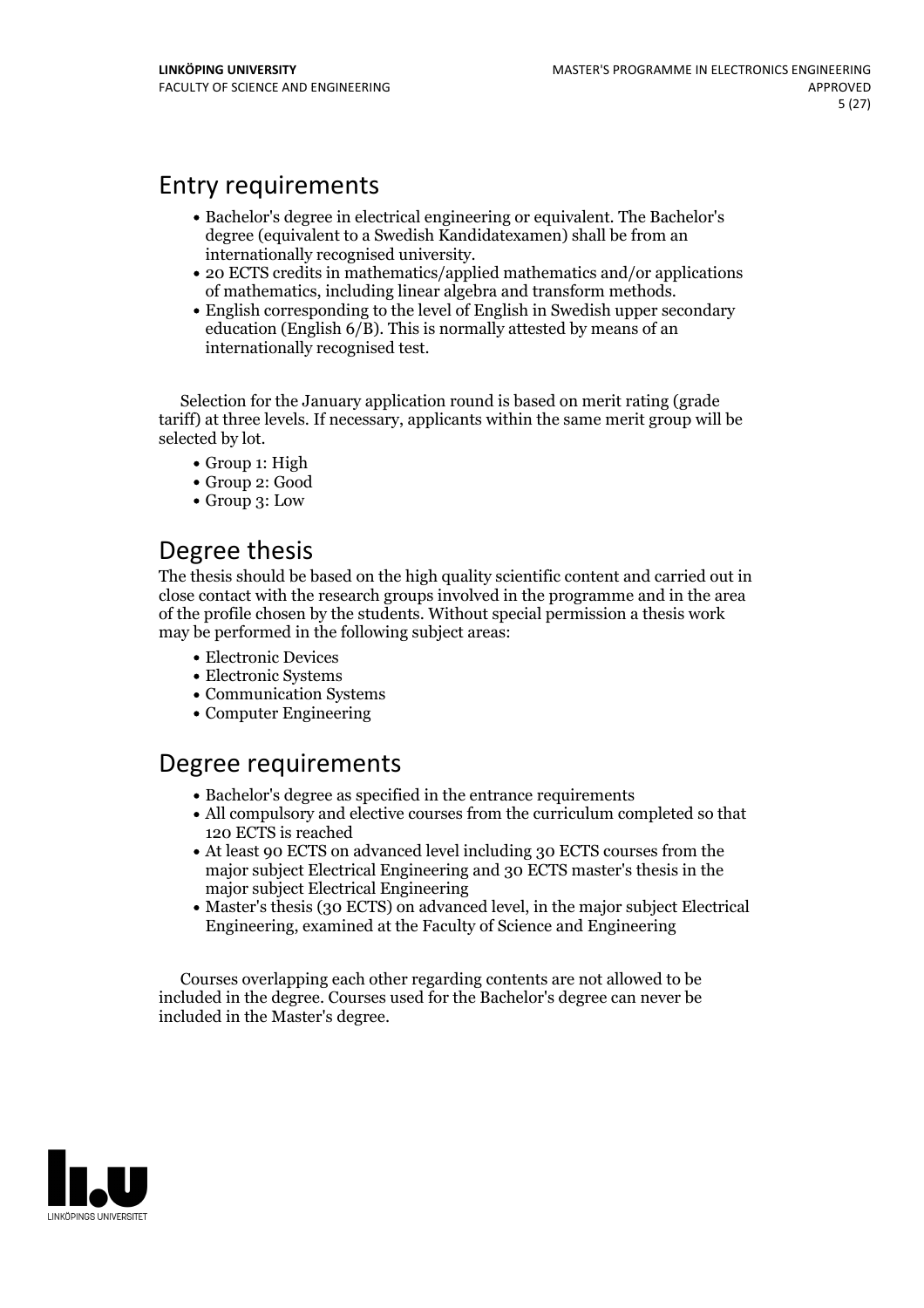# Degree in Swedish

Teknologie masterexamen i Elektroteknik, 120 hp

# Degree in English

Master of Science in Electrical Engineering, 120 credits

# Specific information

Certain PhD courses can be taken by master students. Please contact the directors of graduate studies:

- Deptartment of Electrical Engineering, forskarstudierektor@isy.liu.se
- Deptartment of Computer and Information Science, forskarstudierektor@ida.liu.se

# Common rules

See also common rules

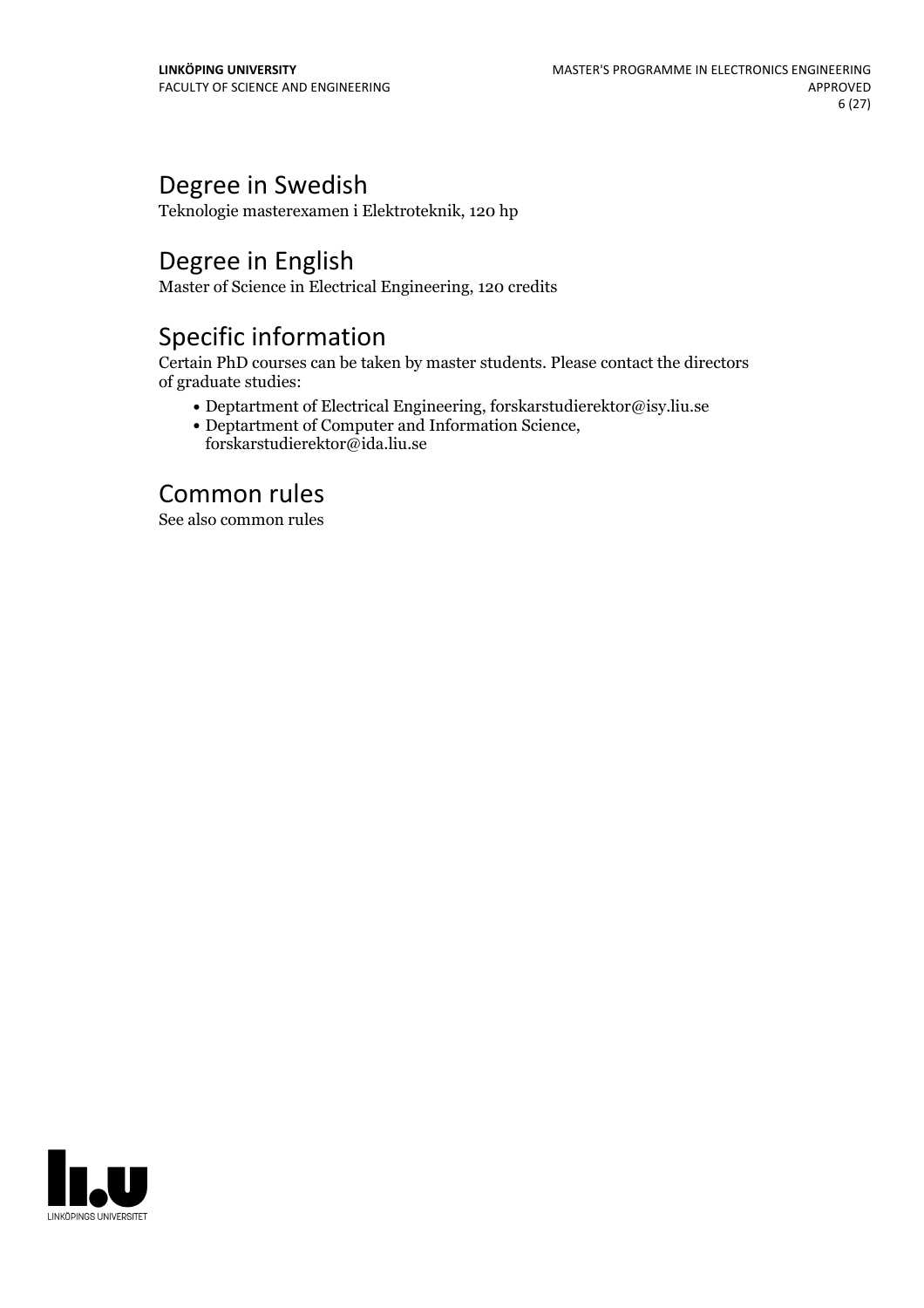# **Curriculum**

# **Semester 1 (Autumn 2019)**

| Course name                     | <b>Credits</b>       | Level | Timetable<br>module | <b>ECV</b> |
|---------------------------------|----------------------|-------|---------------------|------------|
|                                 |                      |       |                     |            |
| <b>Digital Communication</b>    | $6*$                 | A1X   | 4                   |            |
| Design of Digital Systems       | 6                    | A1X   | 3                   | C          |
| Digital Integrated Circuits     | 6                    | A1X   | $\overline{2}$      | C          |
|                                 |                      |       |                     |            |
| Radio Electronics               | 6                    | A1X   | 3                   |            |
| Analog CMOS Integrated Circuits | 6                    | A1X   | 1                   | C          |
| <b>Digital Communication</b>    | $6*$                 | A1X   | 4                   |            |
|                                 | Period 1<br>Period 2 |       |                     |            |

# **Semester 2 (Spring 2020)**

*Specialisation: Analogue/Digital and RF IC Design*

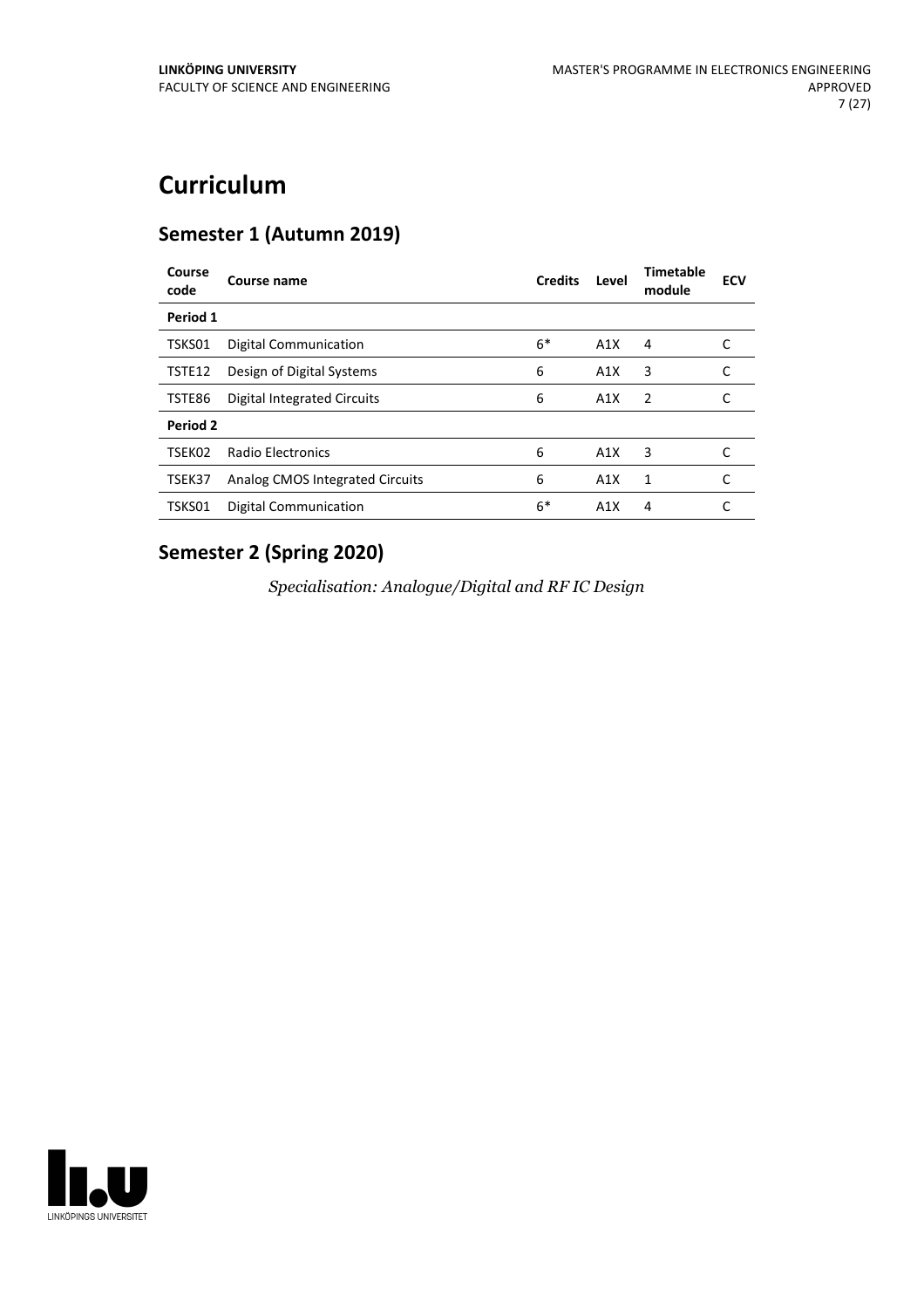| Course<br>code | <b>Course name</b>                                   | <b>Credits</b> | Level | <b>Timetable</b><br>module | <b>ECV</b> |
|----------------|------------------------------------------------------|----------------|-------|----------------------------|------------|
| Period 1       |                                                      |                |       |                            |            |
| THEN24         | Communication, Ethics and Sustainable<br>Development | $6*$           | G1X   |                            | C          |
| TSEK06         | <b>VLSI Design</b>                                   | $12*$          | A1X   | 4                          | C          |
| TSEK38         | Radio Frequency Transceiver Design                   | 6              | A1X   | $\overline{2}$             | C          |
| TDTS07         | System Design and Methodology                        | 6              | A1X   | 1                          | E          |
| TSKS13         | <b>Wireless Communications</b>                       | 6              | A1X   | 4                          | E          |
| TSTE08         | Analog and Discrete-Time Integrated Circuits         | 6              | A1X   | 3                          | E          |
| TSTE14         | <b>Analog Filters</b>                                | 6              | A1X   | $\overline{2}$             | E          |
| Period 2       |                                                      |                |       |                            |            |
| THEN24         | Communication, Ethics and Sustainable<br>Development | $6*$           | G1X   |                            | C          |
| TSEK06         | <b>VLSI Design</b>                                   | $12*$          | A1X   | 4                          | C          |
| TSEK12         | Test of Analog/Mixed Signal Integrated Circuits      | 6              | A1X   | 1                          | E          |
| TSKS14         | <b>Multiple Antenna Communications</b>               | 6              | A1X   | 3                          | E          |
| TSKS16         | <b>Signal Processing for Communications</b>          | 6              | A1X   | 1                          | E          |
| TSTE06         | <b>Digital Filters</b>                               | 6              | A1X   | 3                          | E          |
| TSTE87         | Application-Specific Integrated Circuits             | 6              | A1X   | $\overline{2}$             | E          |

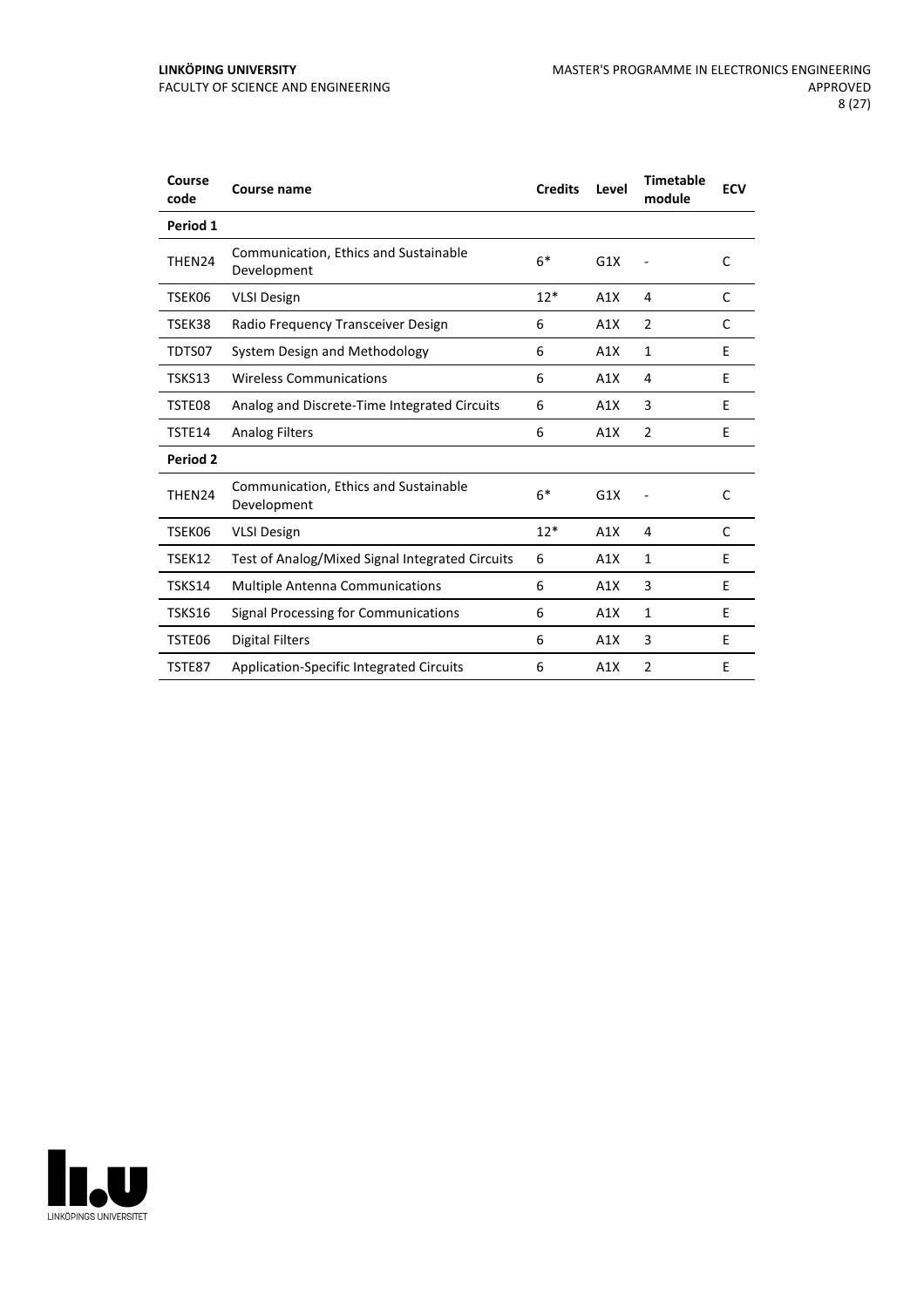| Course<br>code  | Course name                                              | <b>Credits</b> | Level | <b>Timetable</b><br>module | <b>ECV</b> |
|-----------------|----------------------------------------------------------|----------------|-------|----------------------------|------------|
| Period 1        |                                                          |                |       |                            |            |
| TDTS07          | System Design and Methodology                            | 6              | A1X   | $\mathbf{1}$               | C          |
| THEN24          | Communication, Ethics and Sustainable<br>Development     | $6*$           | G1X   |                            | C          |
| TSEK06          | <b>VLSI Design</b>                                       | $12*$          | A1X   | 4                          | C          |
| TDDD25          | <b>Distributed Systems</b>                               | 6              | A1X   | $\overline{2}$             | F          |
| TSTE08          | Analog and Discrete-Time Integrated Circuits             | 6              | A1X   | 3                          | F          |
| <b>Period 2</b> |                                                          |                |       |                            |            |
| THEN24          | Communication, Ethics and Sustainable<br>Development     | $6*$           | G1X   |                            | C          |
| TSEK06          | <b>VLSI Design</b>                                       | $12*$          | A1X   | 4                          | C          |
| TDDC78          | Programming of Parallel Computers - Methods<br>and Tools | 6              | A1X   | 3                          | E          |
| TSEK12          | Test of Analog/Mixed Signal Integrated Circuits          | 6              | A1X   | 1                          | E          |
| TSKS14          | <b>Multiple Antenna Communications</b>                   | 6              | A1X   | 3                          | E          |
| TSKS16          | Signal Processing for Communications                     | 6              | A1X   | 1                          | E          |
| TSTE06          | <b>Digital Filters</b>                                   | 6              | A1X   | 3                          | E          |
| <b>TSTE87</b>   | <b>Application-Specific Integrated Circuits</b>          | 6              | A1X   | $\overline{2}$             | E          |

# *Specialisation: System-on-Chip*

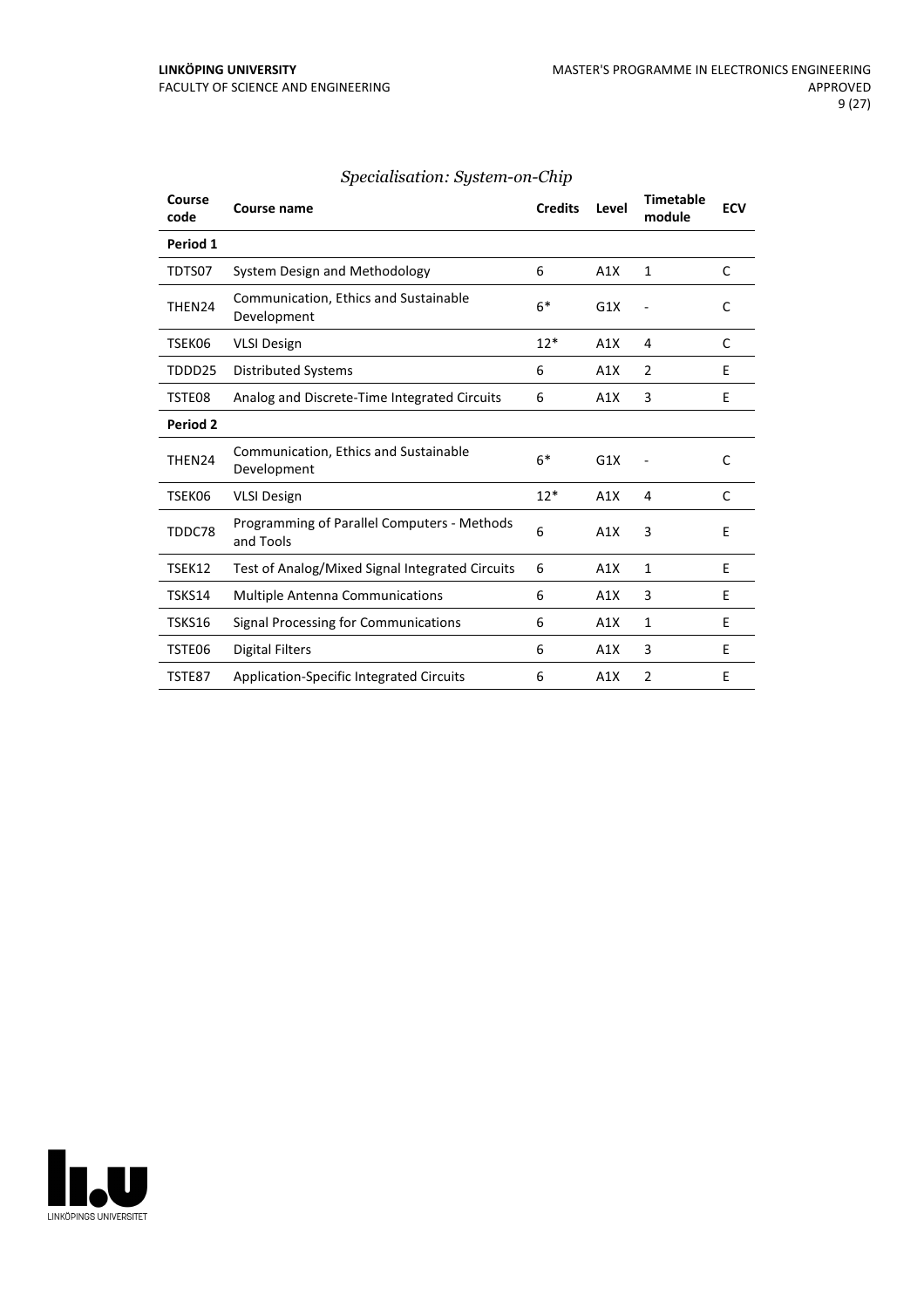# **Semester 3 (Autumn 2020)**

| Course<br>code  | Course name                                          | <b>Credits</b> | Level | <b>Timetable</b><br>module | <b>ECV</b> |
|-----------------|------------------------------------------------------|----------------|-------|----------------------------|------------|
| Period 1        |                                                      |                |       |                            |            |
| TSEK03          | Radio Frequency Integrated Circuits                  | 6              | A1X   | 2                          | C          |
| TSEK11          | Evaluation of an Integrated Circuit                  | $\overline{2}$ | A1X   | 4                          | C          |
| <b>TNE071</b>   | Microwave Engineering                                | 6              | A1X   | $\mathbf{1}$               | F          |
| TSEA84          | Digital Design Project                               | $6*$           | A1X   | 3                          | E          |
| TSTE25          | <b>Power Electronics</b>                             | 6              | A1X   | 3                          | E          |
| <b>Period 2</b> |                                                      |                |       |                            |            |
| TFYA39          | Semiconductor Technology                             | 6              | A1X   | 3                          | E          |
| <b>TNE083</b>   | Antenna Theory                                       | 6              | A1X   | 2                          | E          |
| TSEA26          | Design of Embedded DSP Processor                     | 6              | A1X   | $\overline{2}$             | E          |
| TSEA84          | Digital Design Project                               | $6*$           | A1X   | 3                          | E          |
| TSTE26          | Powergrid and Technology for Renewable<br>Production | 6              | A1X   | 3                          | E          |
| TSTE85          | <b>Low Power Electronics</b>                         | 6              | A1X   | $\overline{2}$             | E          |

*Specialisation: Analogue/Digital and RF IC Design*

*Specialisation: System-on-Chip*

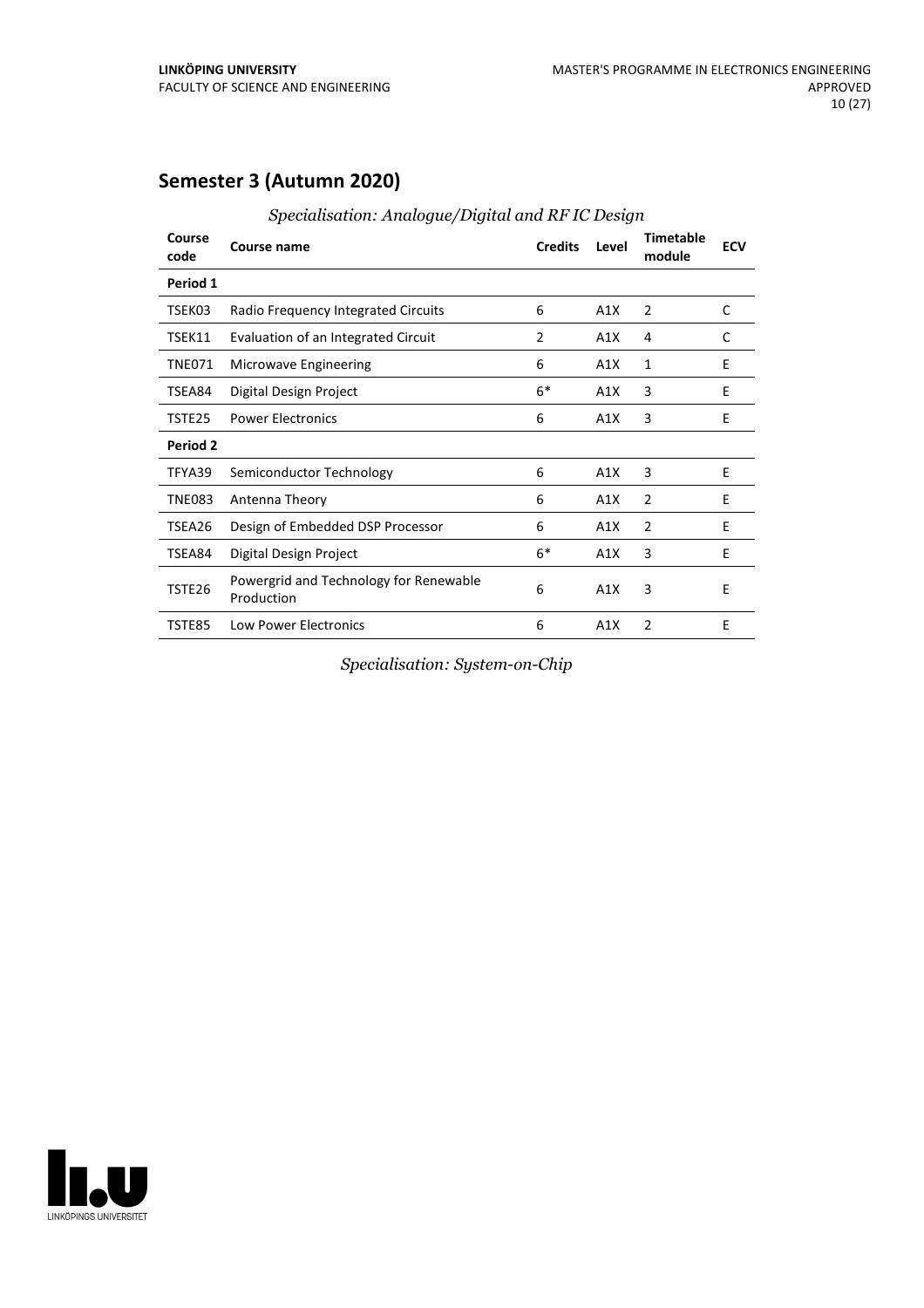| Course<br>code | Course name                                          | <b>Credits</b> | Level | <b>Timetable</b><br>module | <b>ECV</b> |
|----------------|------------------------------------------------------|----------------|-------|----------------------------|------------|
| Period 1       |                                                      |                |       |                            |            |
| TSEK11         | Evaluation of an Integrated Circuit                  | $\overline{2}$ | A1X   | 4                          | C          |
| TDTS08         | <b>Advanced Computer Architecture</b>                | 6              | A1X   | $\overline{2}$             | E          |
| TSEA84         | Digital Design Project                               | $6*$           | A1X   | 3                          | E          |
| TSEK03         | Radio Frequency Integrated Circuits                  | 6              | A1X   | $\overline{2}$             | E          |
| TSTE17         | System Design                                        | $12*$          | A1X   | 4                          | E          |
| TSTE25         | <b>Power Electronics</b>                             | 6              | A1X   | 3                          | E          |
| Period 2       |                                                      |                |       |                            |            |
| TSEA26         | Design of Embedded DSP Processor                     | 6              | A1X   | 2                          | C          |
| TDDD07         | <b>Real Time Systems</b>                             | 6              | A1X   | 4                          | E          |
| TDDD56         | Multicore and GPU Programming                        | 6              | A1X   | $\overline{2}$             | E          |
| TFYA39         | Semiconductor Technology                             | 6              | A1X   | 3                          | F          |
| TSEA44         | Computer Hardware - a System on Chip                 | 6              | A1X   | $\mathbf{1}$               | E          |
| TSEA84         | Digital Design Project                               | $6*$           | A1X   | $\overline{3}$             | E          |
| TSTE17         | System Design                                        | $12*$          | A1X   | 4                          | E          |
| TSTE26         | Powergrid and Technology for Renewable<br>Production | 6              | A1X   | 3                          | E          |
| <b>TSTE85</b>  | <b>Low Power Electronics</b>                         | 6              | A1X   | $\overline{2}$             | E          |

# **Semester 4 (Spring 2021)**

| Course<br>code | Course name                      | <b>Credits</b> | Level | Timetable<br>module | <b>ECV</b> |
|----------------|----------------------------------|----------------|-------|---------------------|------------|
| Period 1       |                                  |                |       |                     |            |
| TQXX30         | Degree project - Master's Thesis | $30*$          | A1X   | $\blacksquare$      |            |
| Period 2       |                                  |                |       |                     |            |
| TQXX30         | Degree project - Master's Thesis | $30*$          | A1X   |                     |            |

ECV = Elective / Compulsory /Voluntary

\*The course is divided into several semesters and/or periods

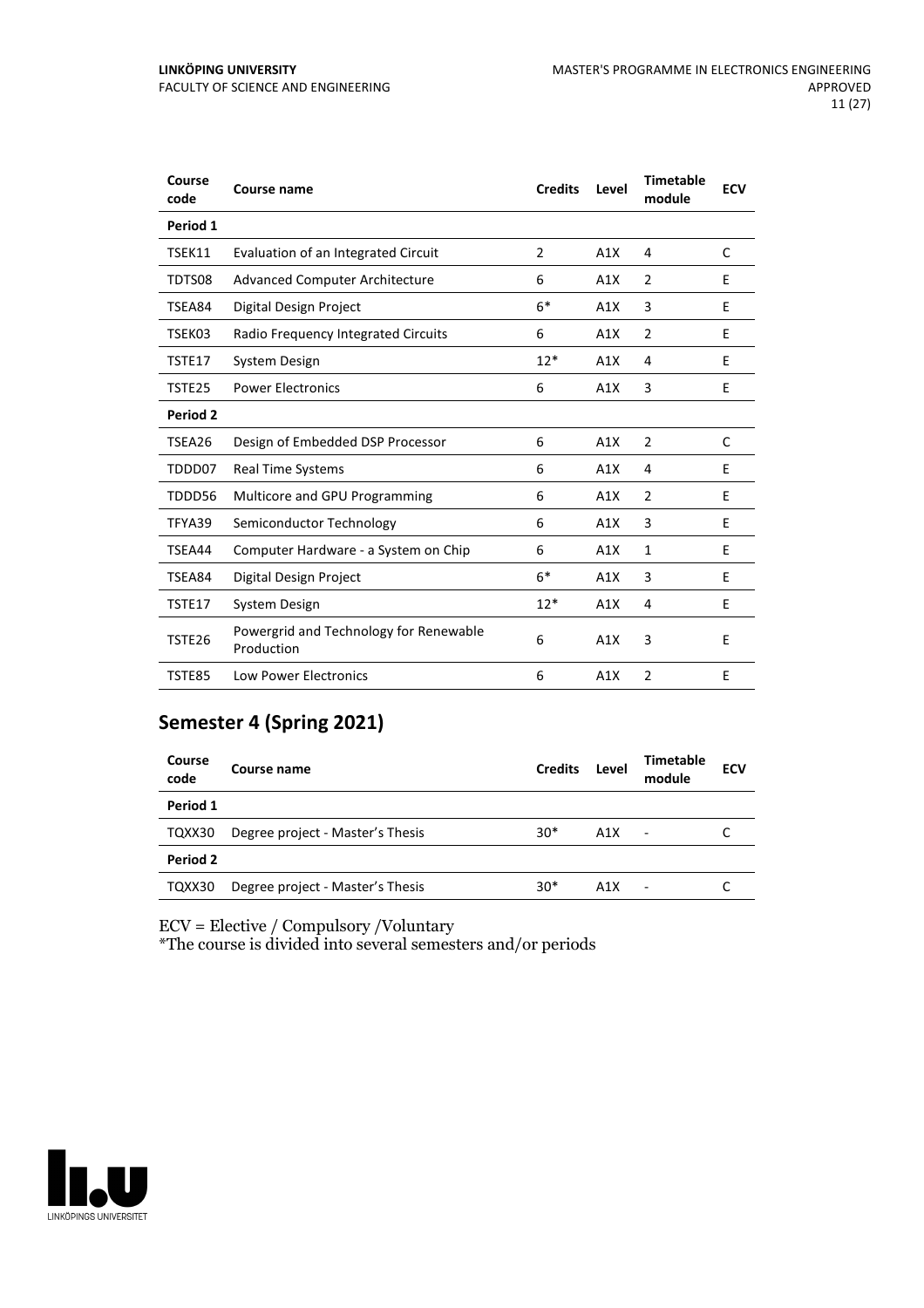# **Common rules**

# **Structure and organisation of study programmes**

The contents and design of the programmes are to be continuously revised such that new knowledge is integrated into courses and specialisations. Within one programme, several study specialisations or profiles may be available. The identities of the study specialisations or profiles and the regulations governing how these may be selected are given in the syllabus and curriculum for the particular field of study and programmes.

The structure and organisation of the programmes are to follow specified criteria that are summarised in the syllabus for each programme.

- 
- The syllabus defines the aims of the study programme.<br>• The curriculum, which constitutes one part of the syllabus for the field of study, gives details of the terms in which the various courses have been
- timetabled, and their scheduling through the academic year.<br>• The course syllabus specifies, among other things, the aim and contents of the course, and the prior knowledge that a student must have in order to be able to benefit from the course.

# **Qualification requirements**

The qualification requirements specified in the Higher Education Ordinance 2007 apply to students admitted after 1 July 2007. A student who has completed components of a programme after 1 July 2007 has the right to be assessed with respect to the qualification requirements specified by the Higher Education Ordinance 2007. In addition, local regulations laid down by the faculty boards and university board apply, see

http://styrdokument.liu.se/Regelsamling/Innehall/Utbildning\_pa\_grund- \_och\_avancerad\_niva/Examina.

Higher Education Act Chapter 1, Section 8:

First-cycle courses and study programmes are to develop:

- $\bullet$  the ability to make independent and critical assessments
- the ability to identify, formulate and solve problems autonomously, and
- $\bullet$  the preparedness to deal with changes in working life.

In addition to knowledge and skills in their field of study, students shall develop the ability to:

- gather and interpret information at a scholarly level
- stay abreast of the development of knowledge, and
- communicate their knowledge to others, including those who lack specialist knowledge in the field.

# **Qualifications within a study programme**

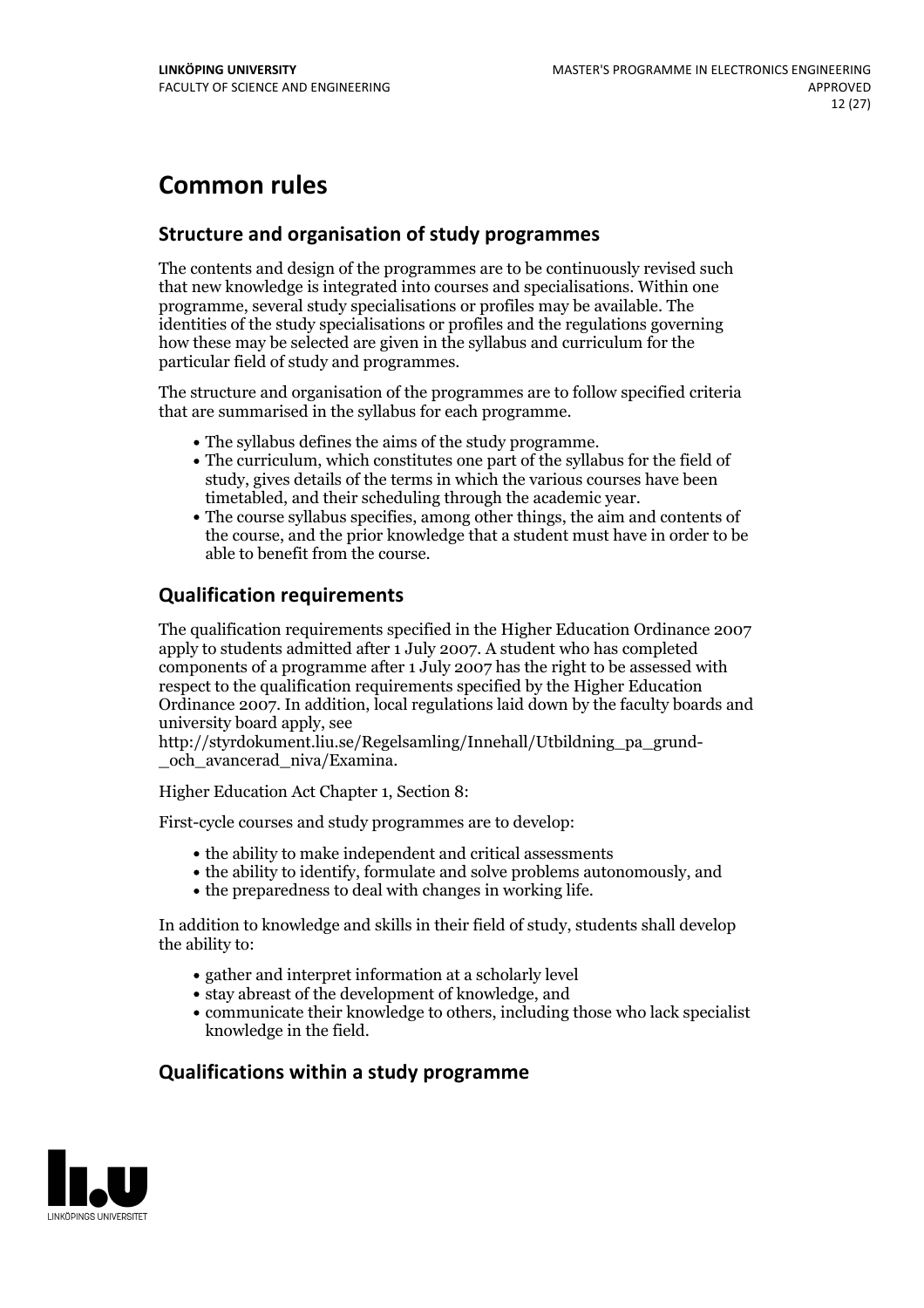Qualification requirements that are specific to a study programme are given in the syllabus for that programme.

# **Matriculation and postponement of matriculation**

A person who has been accepted for a study programme is to start their studies (matriculate) in the term that is specified in the decision about admission. The date and location of the compulsory matriculation procedure will be communicated to those admitted to the first term of the programme.

At any one admission occasion, it is possible to be admitted to only one place on a study programme. A student who has been granted a place on a study programme and who is offered and accepts a place on another study programme during a supplementary round of admission will lose the place offered for the first study programme.

Regulations concerning postponement of matriculation have been laid down in the admission regulations for Linköping University, http://styrdokument.liu.se/Regelsamling/VisaBeslut/622645.

A person who has been granted postponement must present to the admitting authority, before the term in which the studies are to be started and before the date of application, a renewed registration for the programme and a copy of the decision granting postponement.

# **Admission to a later part of a programme**

Admission to a part of a study programme is used here to refer to admission with the purpose of completing the programme and taking a degree. Admission to a later part of a programme may take place only if sufficient resources and space on the programme are available. Furthermore, the applicant must satisfy the entry requirements for the relevant term of the programme, as specified in http://styrdokument.liu.se/Regelsamling/Innehall/Utbildning\_pa\_grund- \_och\_avancerad\_niva/Tekniska\_fakulteten.

# **Interruption in studies**

Notification of an interruption in studies is to be made through the Student Portal. If such <sup>a</sup> notification is not made and if the student does not register for the first term during which the interruption is to take place, the interruption will be considered to be a withdrawal. An interruption in studies must cover a complete term, and notification of interruptions can be given for a maximum of two consecutive terms. Notification of resumption of studies is to take place at the term registration for the term that follows the interruption. If the student does not register at the term registration, this will be regarded as withdrawal from studies.

A student who is taking an interruption in studies may during this period retake examinations if he or she has re-registered for the most recent study term of the programme. A student who wishes to take another course during the interruption in studies must apply for this separately. The student is responsible that

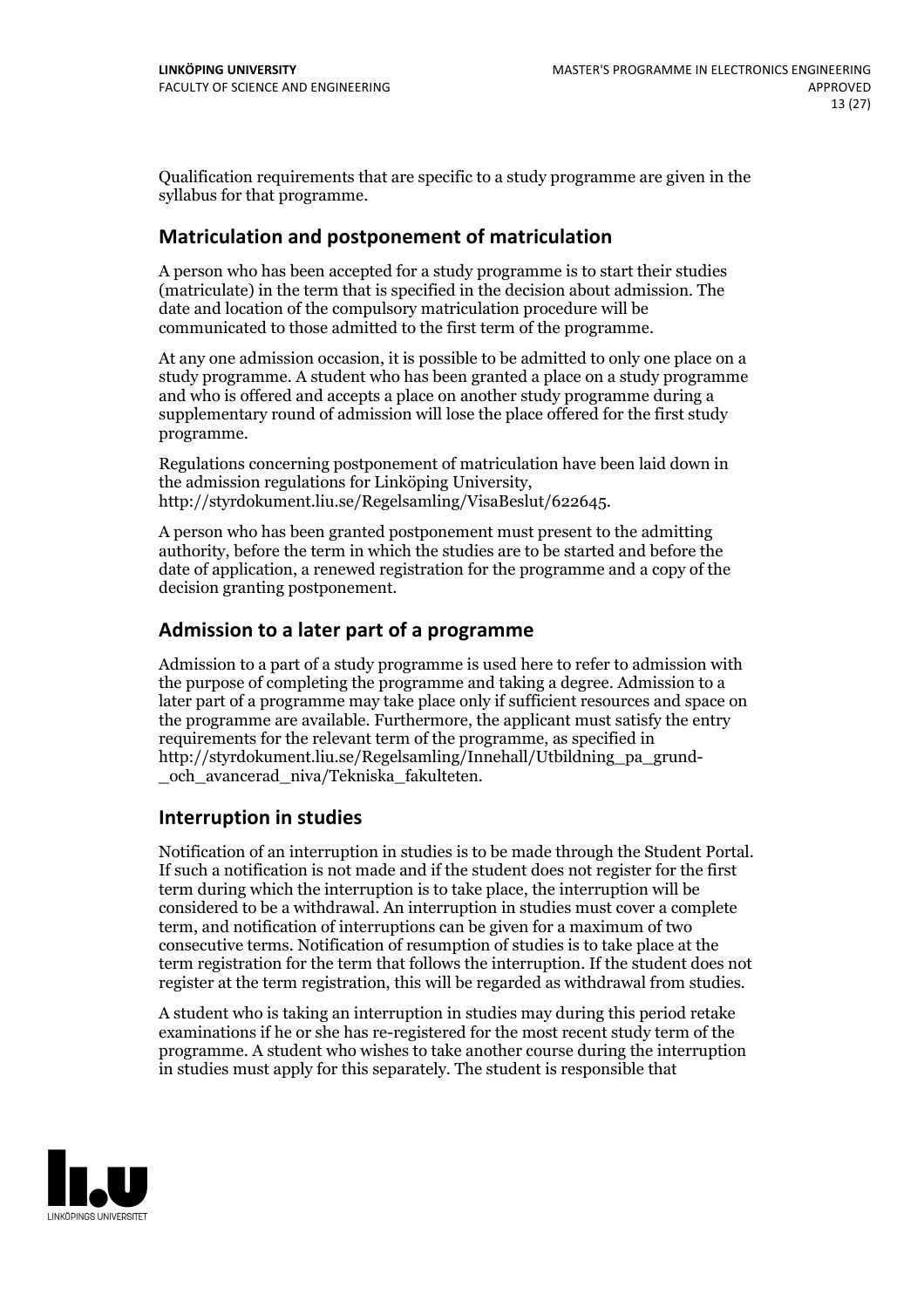registration for courses is carried outat the correct times in preparation for the resumption of studies.

# **Withdrawal from a study programme**

A student who wishes to withdraw from a study programme must notify the study guidance counsellor. A student who leaves the studies without giving notification of an interruption in study and who fails to register for the immediately subsequent term is considered to have withdrawn. A student who has withdrawn may return to the study programme if a vacancy is available that is not required for students returning after an interruption in study, and not required for students who are changing their location of study and/or study programme.

# **Courses within a study programme**

The curriculum for the various years of a study programme specify which courses are compulsory (o), elective (v) and voluntary (f). If a student wishes to study a different combination than the one specified in the curriculum, an application must be made to the board of studies.

### **Voluntarycourses**

The course specified as voluntary (labelled with "f") in the programme syllabus are assessed solely as voluntary courses, and credits from these may not contribute to the requirements for a degree.

# **Courses from another study programme**

Courses that are elective courses in another study programme may be included as elective courses in a degree, if the board of studies so decides. If such a decision is not taken, such courses are regarded as voluntary courses.

When selecting a course from another programme, the admission requirements specified in the course syllabus must be satisfied.

Admission is granted to the extent that resources allow, provided that places are available on the course.

#### **Students taking a master's programme in engineering**

Students taking a master's programme in engineering can take courses given in Term 7 and later terms of the programme from all engineering master's programmes. Admission to courses at advanced level requires the possession of at least 150 credits within the programme to which the student has been admitted.

### **Students taking a Bachelor of Science (Engineering)**

Student taking Bachelor of Science (Engineering) degrees may take courses specified in the programme syllabuses of all Bachelor of Science (Engineering) programmes.

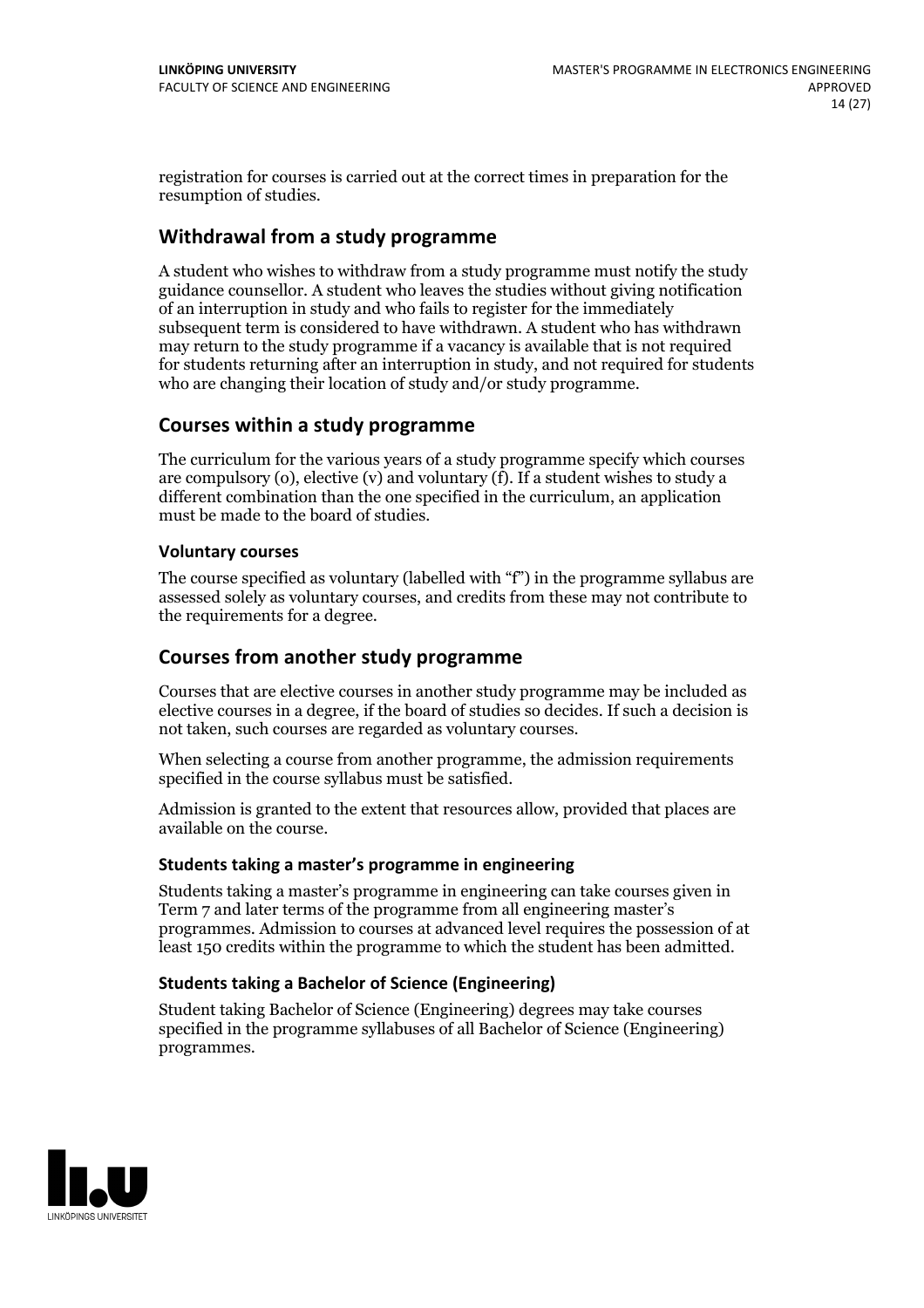### **Students taking a Bachelor of Science**

Student taking Bachelor of Science degrees may take courses specified in the programme syllabuses of all Bachelor of Science programmes.

# **Third-cycle courses**

The credits from third-cycle courses may be included as elective courses in a degree, if the board of studies so decides. If such a decision is not taken, such courses are regarded as voluntary courses.

### **Students taking a master's programme in engineering**

It is possible for students taking master's programmes in engineering to take certain third-cycle courses. It is, however, required in this case that the student has achieved master's level (i.e. year 4 or 5 of the study programme). Information can be obtained from the relevant director of advanced studies.

#### **Students on Master's programmes**

It is possible for students taking master's programmes to take certain third-cycle courses. Information can be obtained from the relevant director of advanced studies.

# **Registration for programme courses**

Registration for courses that are given as part of a study programme must be made during the specified period, which has been preliminarily set to 1-10 April for the autumn term, and 1-10 October for the spring term. Information about course registration is published on a webpage, sent to students by email, and disseminated at scheduled information meetings.

# **Registration for programme courses as single-subject courses**

Admission to a programme course as a single-subject subject course may take place only if sufficient resources and space on the course are available. Furthermore, the applicant must satisfy the entry requirements for the relevant course.

In the event of a scarcity of resources, the board of LiTH can decide to limit the possibilities of taking courses that are part of a programme as freestanding courses.

# **Timetabling**

Courses are timetabled after a decision has been made concerning the assignment of the course to a timetable module. A central timetable is not drawn up for courses with fewer than five participants. Most project courses do not have a central timetable.

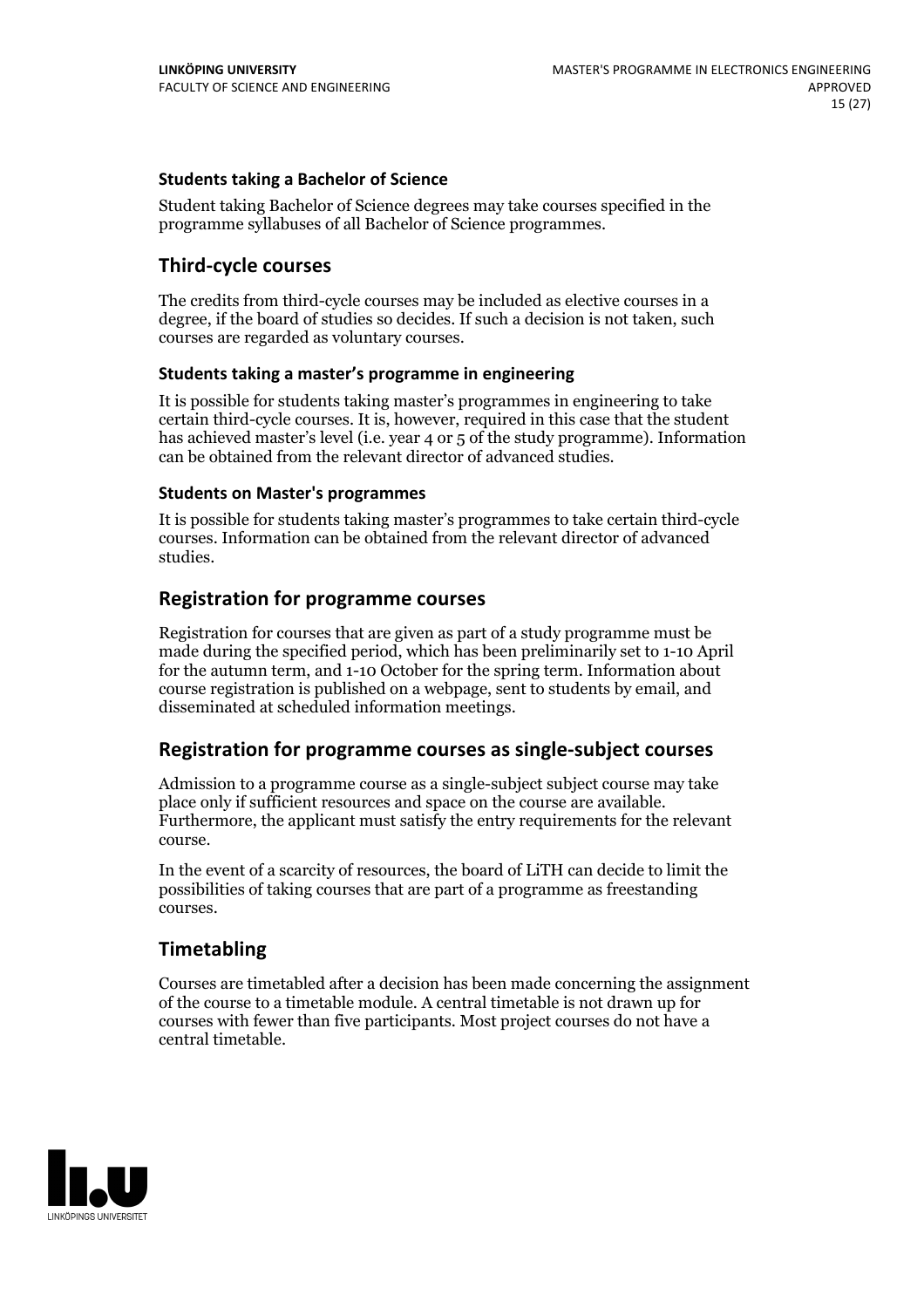# **Study planning**

Students who require support in planning their continued studies can contact the study guidance counsellor of the programme. Study planning involves the student and the study guidance counsellor together drawing up an individual plan for studies during the subsequent term. The individual plan may allow the student to deviate from the general curriculum.

Completed first-cycle courses are a precondition for successful studies at more advanced levels. For this reason, study planning is based on giving priority to courses from earlier years of study that have not been completed. If further capacity is available, new courses may be taken.

Study planning takes place on a regular basis if the student:

- does not satisfy the requirements for progression to later terms. In order for a student to be able to participate in courses from later years in such cases, a decision of exemption is required.<br>
• does not satisfy the requirements for starting a degree project.
- 

Other situations in which study planning may be required:

- A student has fallen behind during the early part of a study programme and has failed to complete several courses.<br>• A student has not satisfied the entry requirements for a degree project
- 
- before term 6 of an engineering degree.<br>• A student has applied for admission to a later part of a programme.<br>• Studies have been carried out abroad.<br>• A study programme is to be resumed after an interruption.
- 
- 

In these cases the study guidance counsellor supports the student in planning the continued studies, also in situations in which the student can register for the relevant courses without the need for a special decision for the continued studies.

# **Part of education abroad**

Students can exchange study at LiTH for study at an institute of higher education abroad, and/or work on a degree project abroad.

In the event that study (courses) at LiTH are exchanged for study abroad, the relevant board of studies (faculty programme director) is responsible for a decision about an individual study plan, which is to be drawn up in advance, and about the final course approval and its inclusion in the qualification requirements. For this reason, students who plan to participate in an exchange should contact the faculty programme director (or equivalent) at the Dean's Office ofthe Institute of Technology.

Regulations for entry requirements, ranking and nomination for study abroad through LiTH's exchange agreements and for the compulsory study abroad period within Ii (Industrial Engineering and Management – International) and Yi (Applied Physics and Electrical Engineering – International) can be found at:

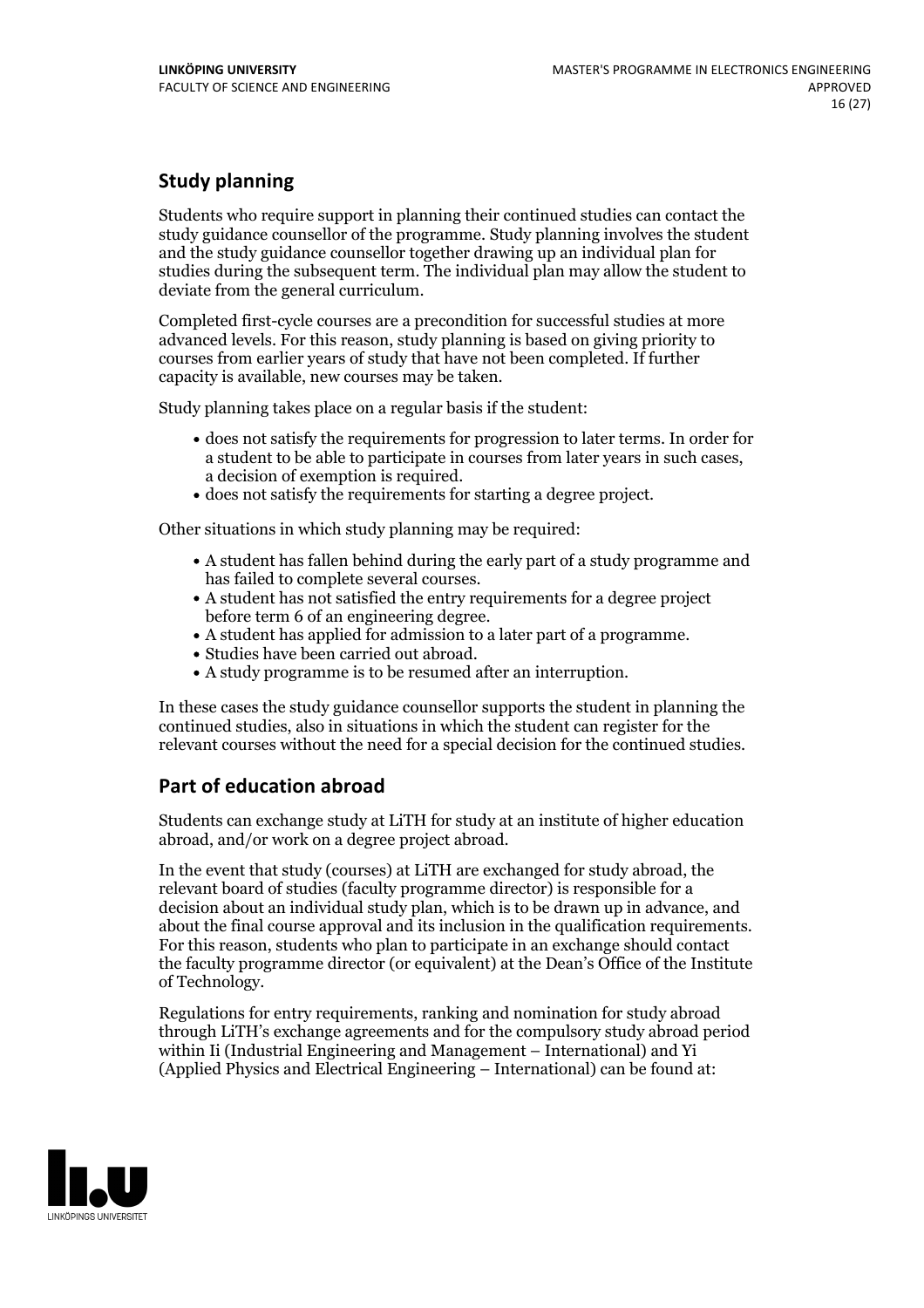http://styrdokument.liu.se/Regelsamling/Innehall/Utbildning\_pa\_grund- \_och\_avancerad\_niva/Tekniska\_fakulteten.

# **Course syllabus**

A syllabus has been established for each course. The syllabus specifies the aim and contents of the course, and the prior knowledge that a student must have in order to be able to benefit from the course.

# **Timetabling**

Courses are timetabled after a decision has been made for this course concerning its assignment to a timetable module. A central timetable is not drawn up for courses with fewer than five participants. Most project courses do not have a central timetable.

# **Interrupting a course**

The vice-chancellor's decision concerning regulations for registration, deregistration and reporting results (Dnr LiU-2015-01241) states that interruptions in study are to be recorded in Ladok. Thus, all students who do not participate in a course for which they have registered must record the interruption, such that the registration on the course can be removed. Deregistration from <sup>a</sup> course is carried outusing <sup>a</sup> web-based form: www.lith.liu.se/for-studenter/kurskomplettering?l=sv.

# **Cancelled courses**

Courses with few participants (fewer than 10) may be cancelled or organised in a manner that differs from that stated in the course syllabus. The board of studies is to deliberate and decide whether a course is to be cancelled orchanged from the course syllabus.

# **Regulations relatingto examinations and examiners**

Details are given in a decision in the university's rule book: http://styrdokument.liu.se/Regelsamling/VisaBeslut/622678.

# **Forms of examination**

### **Examination**

Written and oral examinations are held at least three times a year: once immediately after the end of the course, once in August, and once (usually) in one of the re-examination periods. Examinations held at other times are to follow a decision of the board of studies.

Principles for examination scheduling for courses that follow the study periods:

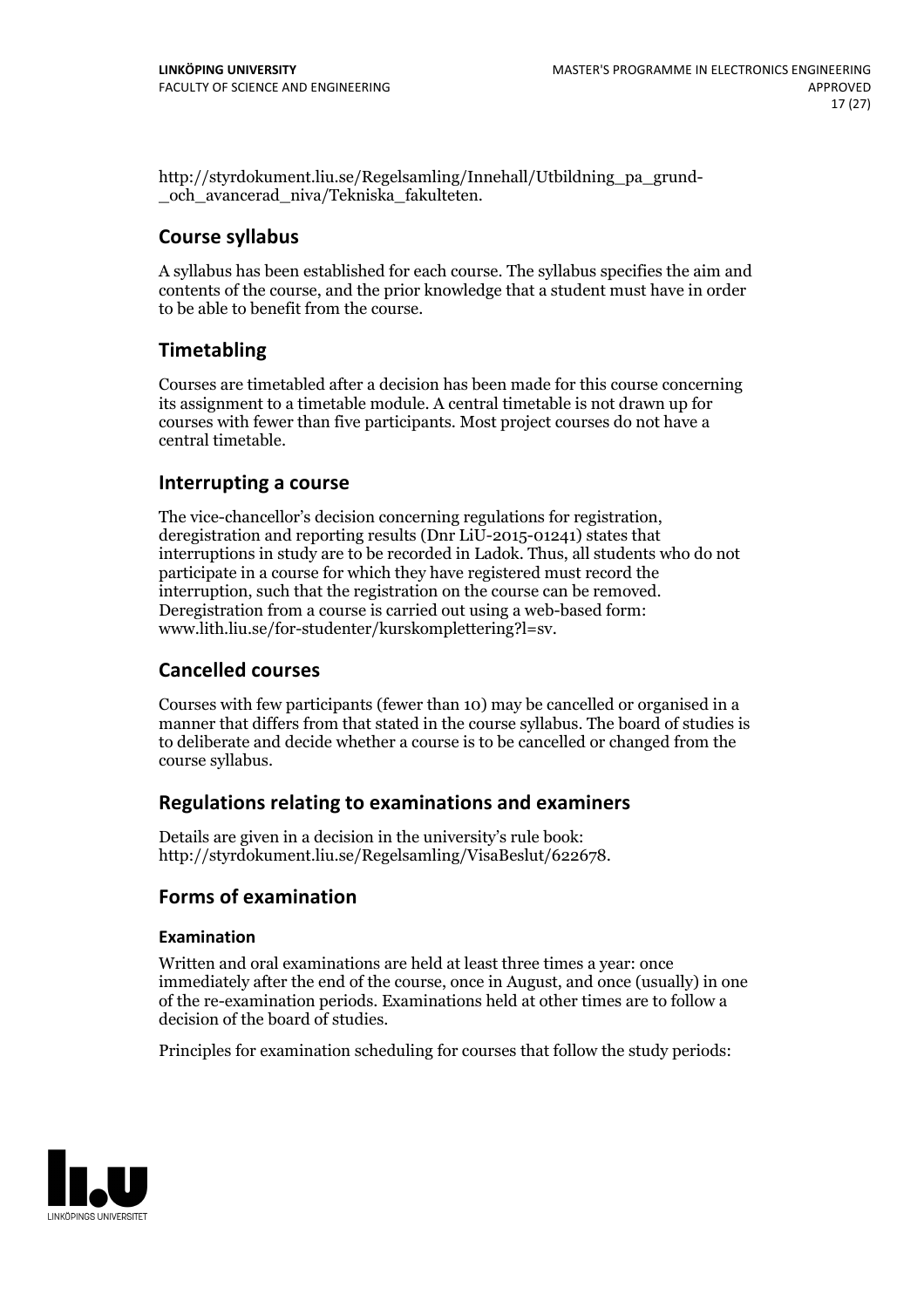- courses given in VT1 are examined for the first time in March, with re-examination in June and August
- courses given in VT2 are examined for the first time in May, with re-examination in August and October
- courses given in HT1 are examined for the first time in October, with re-examination in January and August
- courses given in HT2 are examined for the first time in January, with re-examination at Easter and in August.

The examination schedule is based on the structure of timetable modules, but there may be deviations from this, mainly in the case of courses that are studied and examined for several programmes and in lower grades (i.e. 1 and 2).

- Examinations for courses that the board of studies has decided are to be held in alternate years are held only three times during the year in which the course is given.<br>• Examinations for courses that are cancelled or rescheduled such that they
- are not given in one or several years are held three times during the year that immediately follows the course, with examination scheduling that corresponds to the scheduling that was in force before the course was cancelled or rescheduled.<br>• If teaching is no longer given for a course, three examination occurrences
- are held during the immediately subsequent year, while examinations are at the same time held for any replacement course that is given, or alternatively in association with other re-examination opportunities. Furthermore, an examination is held on one further occasion during the next subsequent
- year, unless the board of studies determines otherwise.<br>If a course is given during several periods of the year (for programmes, or on different occasions for different programmes) the board or boards of studies determine together the scheduling and frequency of re-examination occasions.

### **Registration for examination**

In order to take an examination, a student must register in advance at the Student Portal during the registration period, which opens 30 days before the date of the examination and closes 10 days before it. Candidates are informed of the location of the examination by email, four days in advance. Students who have not registered for an examination run the risk of being refused admittance to the examination, if space is not available.

Symbols used in the examination registration system:

- \*\* denotes that the examination is being given for the penultimate time.
- \* denotes that the examination is being given for the last time.

#### **Code of conduct for students during examinations**

Details are given in a decision in the university's rule book: http://styrdokument.liu.se/Regelsamling/VisaBeslut/622682.

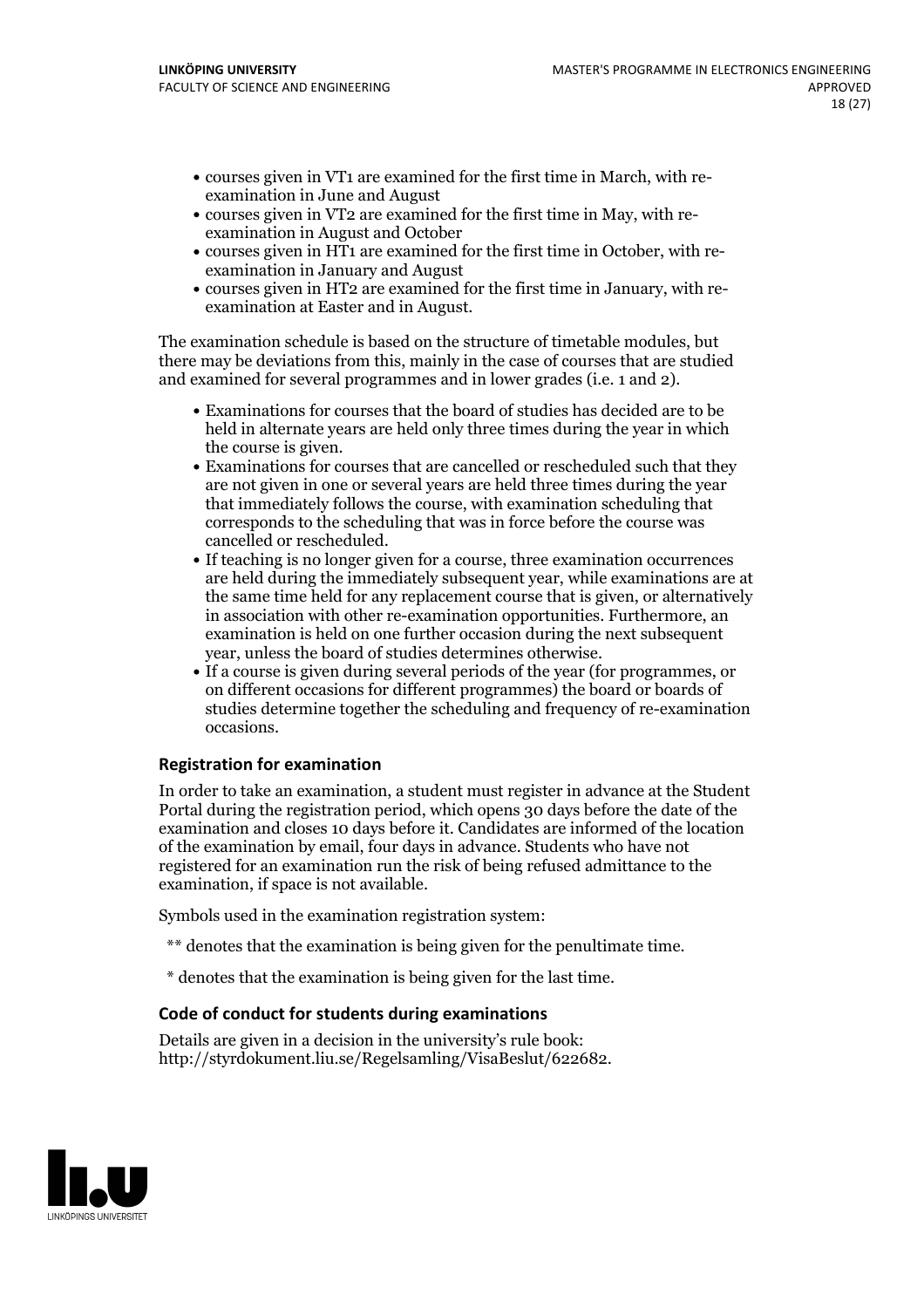### **Retakes for higher grade**

Students at the Institute of Technology at LiU have the right to retake written examinations and computer-based examinations in an attempt to achieve a higher grade. This is valid for all examination components with code "TEN" and "DAT". The same right may not be exercised for other examination components, unless otherwise specified in the course syllabus.

#### **Retakes of other forms of examination**

Regulations concerning retakes of other forms of examination than written examinations and computer-based examinations are given in the LiU regulations

http://styrdokument.liu.se/Regelsamling/VisaBeslut/622678.

#### **Plagiarism**

For examinations that involve the writing of reports, in cases in which it can be assumed that the student has had access to other sources (such as during project work, writing essays, etc.), the material submitted must be prepared in accordance with principles for acceptable practice when referring to sources (references or quotations for which the source is specified) when the text, images, ideas, data, etc. of other people are used. It is also to be made clear whether the author has reused his or her own text, images, ideas, data, etc. from previous examinations.

A failure to specify such sources may be regarded as attempted deception during examination.

#### **Attempts to cheat**

In the event of <sup>a</sup> suspected attempt by <sup>a</sup> student to cheat during an examination, or when study performance is to be assessed as specified in Chapter <sup>10</sup> of the Higher Education Ordinance, the examiner is to report this to the disciplinary board of the university. Possible consequences for the student are suspension from study and a formal warning. More information is available at https://www.student.liu.se/studenttjanster/lagar-regler-rattigheter?l=sv.

#### **Grades**

The grades that are preferably to be used are Fail (U), Pass (3), Pass not without distinction  $(4)$  and Pass with distinction  $(5)$ . Courses under the auspices of the faculty board of the Faculty of Science and Engineering (Institute of Technology) are to be given special attention in this regard.

- 1. Grades U, 3, 4, 5 are to be awarded for courses that have written
- examinations. 2. Grades Fail (U) and Pass (G) may be awarded for courses with <sup>a</sup> large degree of practical components such as laboratory work, project work and group work.

#### **Examination components**

1. Grades U, 3, 4, 5 are to be awarded for written examinations (TEN).

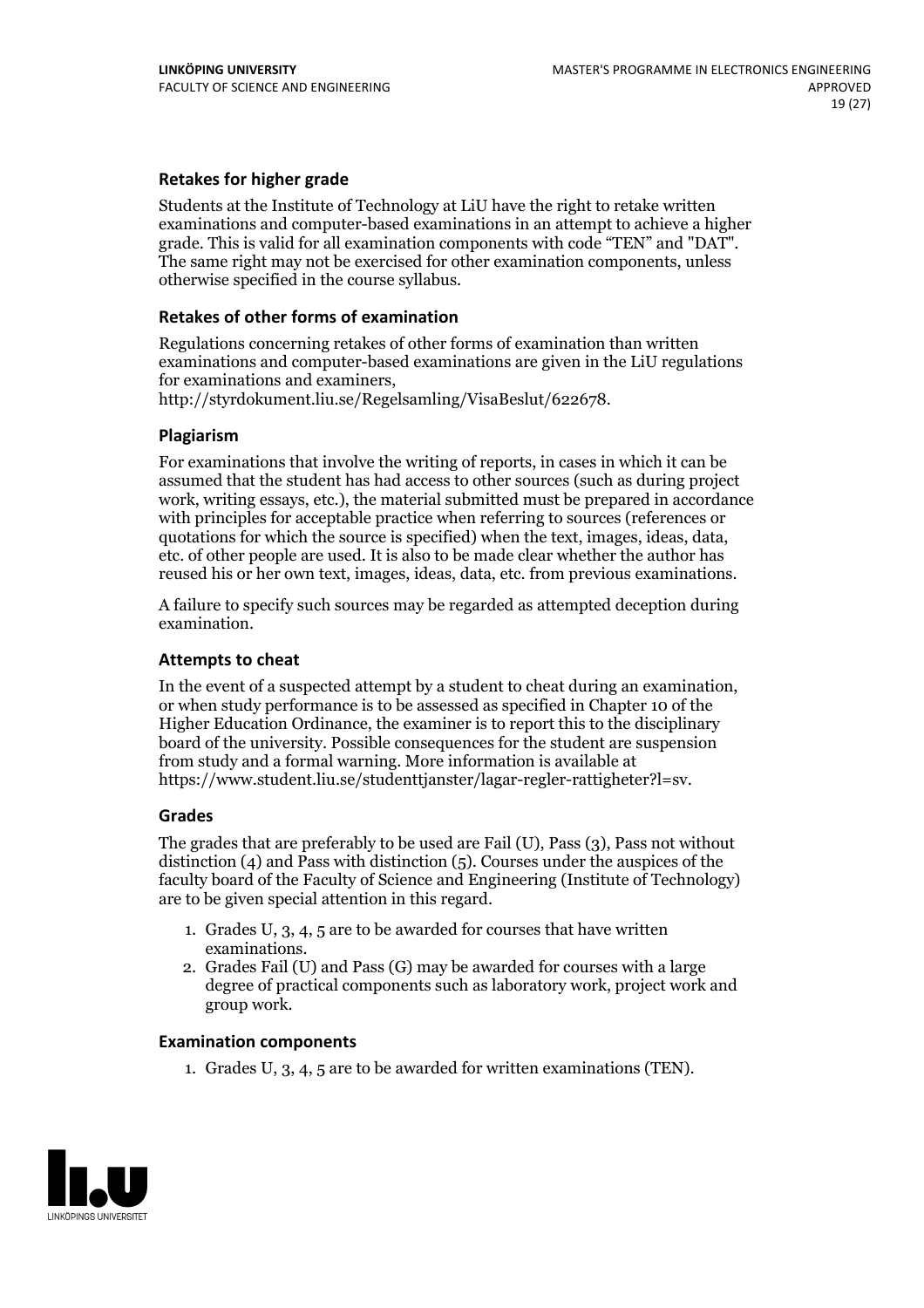- 2. Grades Fail (U) and Pass (G) are to be used for undergraduate projects and other independent work. 3. Examination components for which the grades Fail (U) and Pass (G) may be
- awarded are laboratory work (LAB), project work (PRA), preparatory written examination (KTR), oral examination (MUN), computer-based examination (DAT), home assignment (HEM), and assignment (UPG). 4. Students receive grades either Fail (U) or Pass (G) for other examination
- components in which the examination criteria are satisfied principally through active attendance such as other examination (ANN), tutorial group (BAS) or examination item (MOM).

The examination results for a student are reported at the relevant department.

# **Regulations (applyto LiU in its entirety)**

The university is a government agency whose operations are regulated by legislation and ordinances, which include the Higher Education Act and the Higher Education Ordinance. In addition to legislation and ordinances, operations are subject to several policy documents. The Linköping University rule book collects currently valid decisions of a regulatory nature taken by the university board, the vice-chancellor and faculty/department boards.

LiU's rule book for education at first-cycle and second-cycle levels is available at http://styrdokument.liu.se/Regelsamling/Innehall/Utbildning\_pa\_grund- \_och\_avancerad\_niva.

# **Degree project for Master's Degree in Engineering 300 credits, Master** of Science (Two years), Master of Philosophy (Two years), **Master ofScience (One year), and master's degrees without prefix**

General provisions for the degree project are given here. A specific board of studies may have supplementary regulations that are specific for a study programme. These are specified, where relevant, in the syllabus for the field of education and/or the degree project. Information and links to course syllabuses, registration, reflection documents, etc. can be found at www.lith.liu.se/examensarbete/examensarbete?l=sv.

#### **General provisions**

To be awarded a Master's Degree in Engineering 300 credits, Master of Science (Two years), Master of Philosophy (Two years), Master of Science (One year), or master's degree without prefix a student must carry out an approved degree project. The components of the degree project are described in the relevant course syllabus.

#### **Aim**

The aim of the degree project is described in the relevant course syllabus,

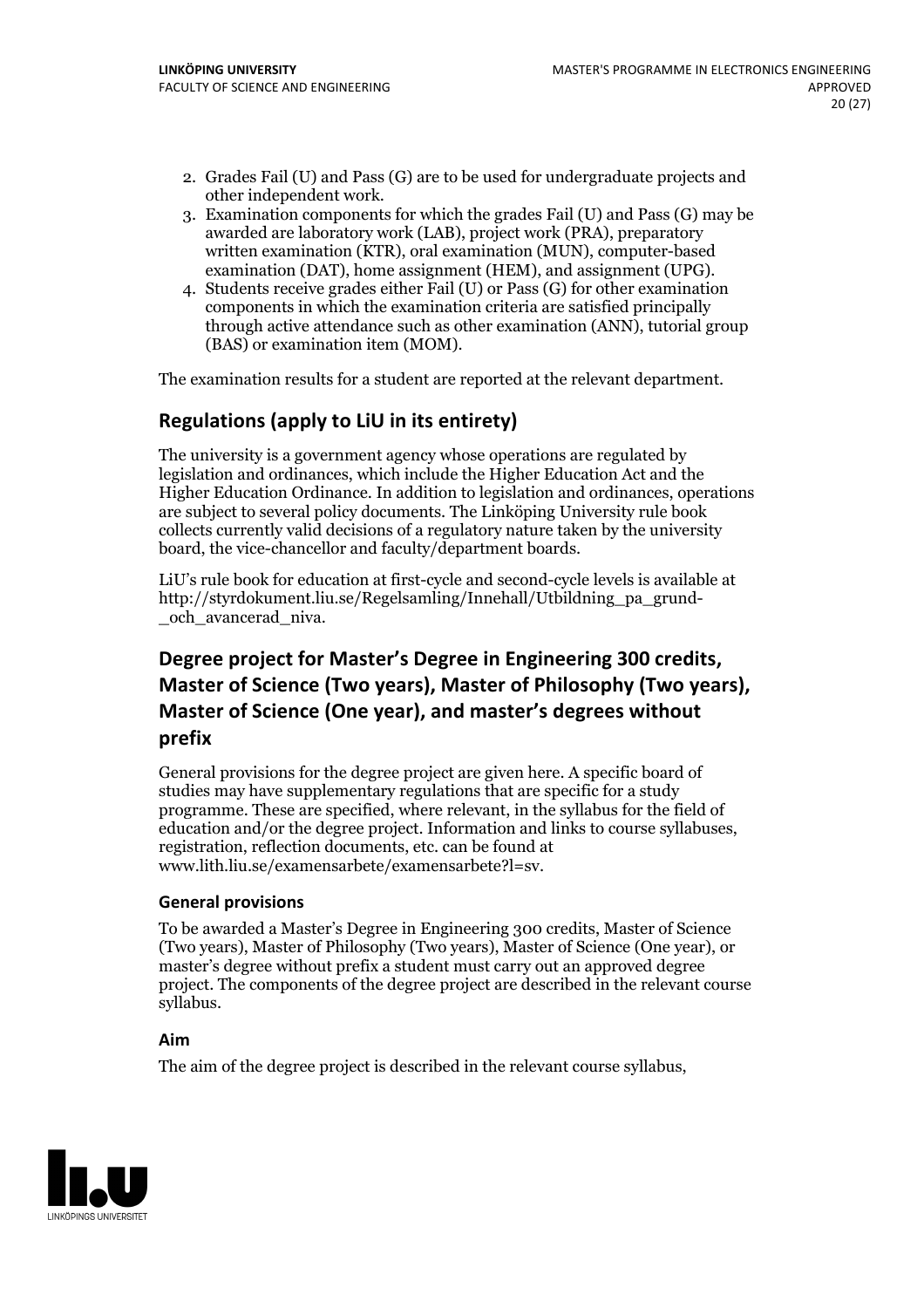www.lith.liu.se/examensarbete/examensarbete?l=sv. Links to respective course syllabus can be found under the heading "Utbildningarna" (Civilingenjörsutbildning (i.e. Master of Science in Engineering) or Masterutbildning (i.e. Master of Science)).

#### **Extent**

Requirements for the extent of the degree project for each type of degree are given in the syllabus of the study programme.

#### **Locations for a degree project**

The work is carried out in the form of:

- an internal degree project located at one of the participating departments at LiU
- an external degree project located at a company, government agency, or other organisation in Sweden or abroad, that an examiner has assessed is able to manage a degree project that satisfies the requirements, or
- a degree project within an exchange agreement in association with study abroad, whereby all study results are to be credited to the student by the relevant board of studies.

The main subject areas that are permitted within each study programme are described in the programme syllabus. Any individual subjects that may be relevant to the main subject area are to be determined by the relevant board of studies.

The examiner for a degree project within a certain subject area are determined by the board of studies that is responsible for general degrees within the main subject area. An up-to-date list is given

at http://www.lith.liu.se/examensarbete/examensarbete?l=sv.

#### **Degree projects within agreements relatingto study abroad**

During study abroad that takes place within the framework of an agreement, the provisions of the host institute relating to degree projects are applied. The student is to consult the board of studies and together ensure that the proposed degree project is carried out in a main subject area that is permitted within the study programme. Approved main subject areas for degree projects are specified in the syllabus for the relevant programme.

A certificate confirming that the degree project has been approved and a copy of the degree project thesis (in PDF format) are to be submitted to the relevant board of studies.

#### **Selection of degree project**

A degree project is to be selected in consultation with an examiner, who is also responsible that the specialisation, extent and level of the project satisfy the requirements specified in the course syllabus.

In cases in which issues relating to work-related copyright, patenting or remuneration may arise, provisions governing these should be established in

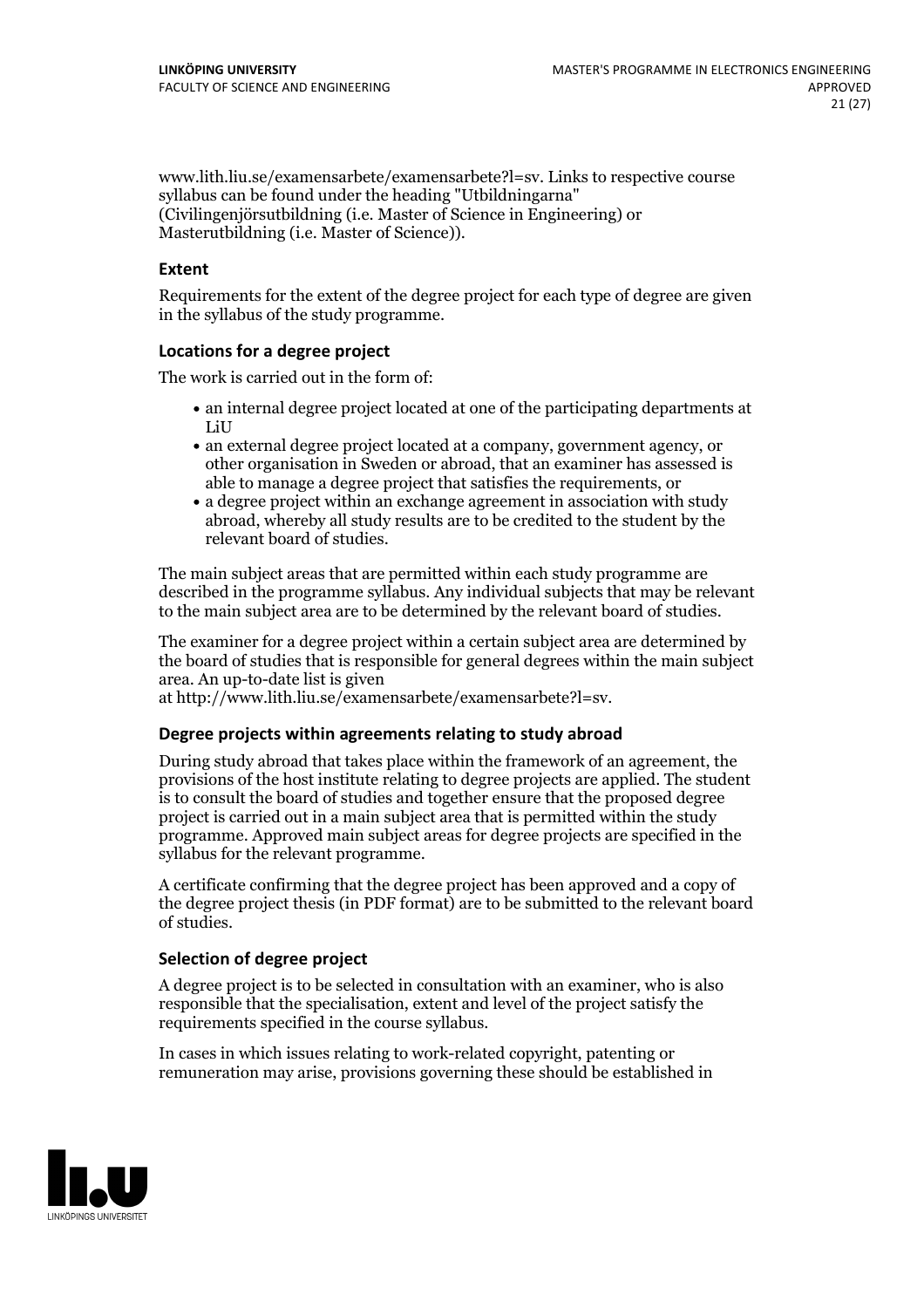advance. A student working on a degree project may sign a confidentiality agreement in order to obtain access to confidential information necessary for the degree project. The supervisor and examiner, however, determine whether they are prepared to sign a confidentiality agreement, and thus the confidential information must not normally be of such nature that it is necessary to supervise or grade the work. The complete degree project thesis is to be published during the grading procedure, unless special circumstances prevent this. If any part of the thesis should not be published, this must be approved in advance by the examiner and the relevant head of department. Note that final decisions relating to confidentiality are taken by an administrative court.

### **Commencement of a degree project**

Requirements that must be satisfied before a degree project can be started are given in the currently valid course syllabus, which can be obtained at www.lith.liu.se/examensarbete/examensarbete?l=sv.

Notification of <sup>a</sup> degree project is to be carried outwhen the degree project starts, at www.lith.liu.se/for-studenter/anmalan-till-exjobb?l=sv. Registration of the degree project is to take place before work commences, after the student has registered for the term.

Before the start of the degree project, the examiner is to ensure that the student satisfies the conditions for commencement of the degree project within the relevant main subject area. Support in this can be obtained from the study guidance counsellor, who checks the general requirements for starting the degree project.

The student is also to notify the relevant department of the start of the degree project.

#### **Degree projects in collaboration with another student**

In cases in which two students carry out a degree project together, the contribution of each student is to be specified. The extent of the work is to correspond to the extent of two individual projects. The examiner is to ensure that each student has contributed in a satisfactory manner to the work, and that each student satisfies the requirements for achieving a Pass grade for the degree project.

Degree projects carried out in collaboration between more than two students are not permitted.

#### **Examiners**

The examiner is to be employed at LiU as professor, associate professor, senior lecturer, research fellow, lecturer, research assistant, or postdoc (including guest and adjunct teachers), or is to have been appointed docent at LiU. He or she must have the expertise required to examine the degree project within the relevant main subject area, and must be appointed by the the board of studies. The examiner is to:

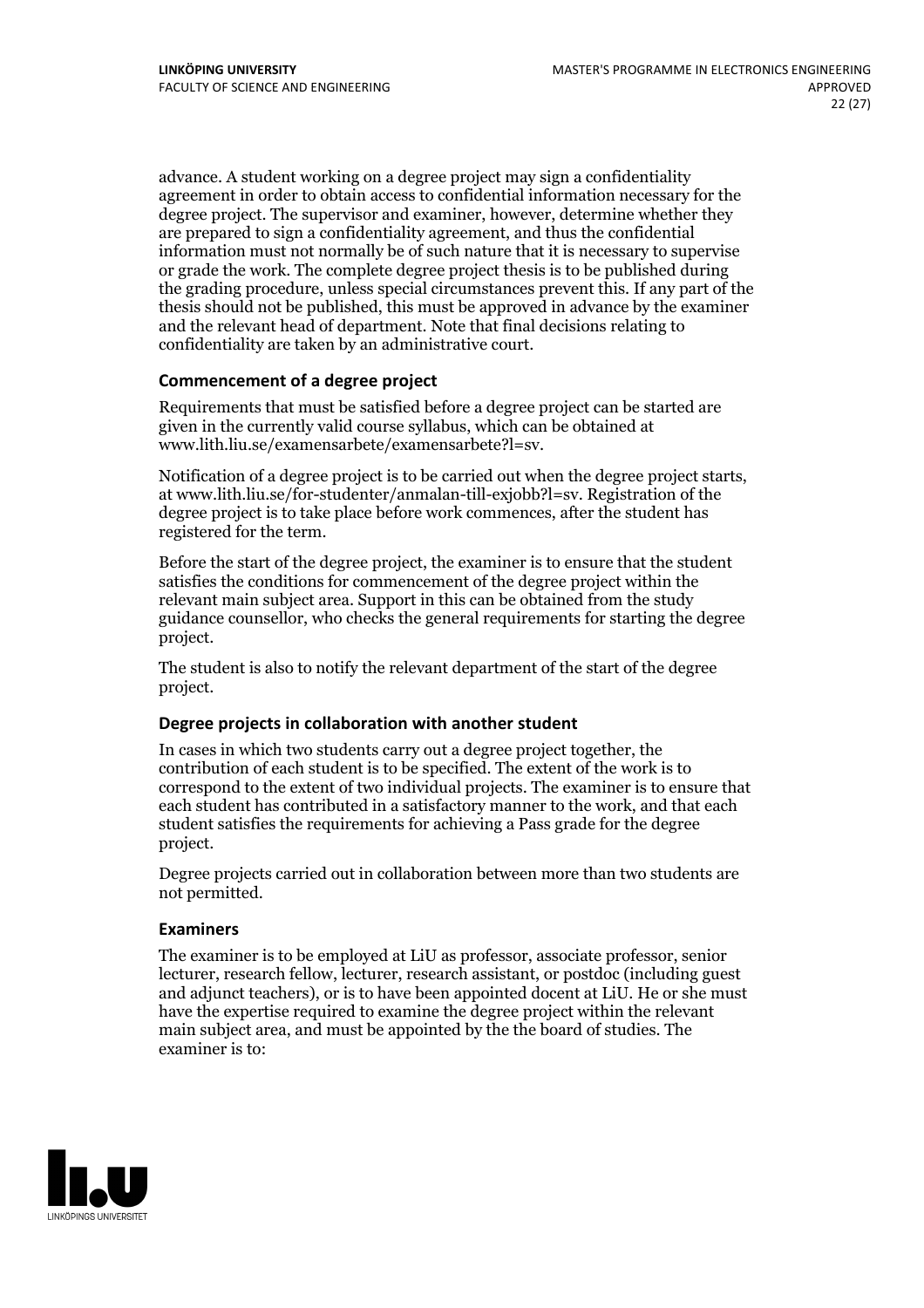- ensure before the start of the degree project that the student satisfies the conditions for commencement of the degree project within the relevant main subject area. The study guidance counsellor is to check whether the commencement criteria are satisfied and inform the examiner of this
- check whether special admission requirements (where relevant) are satisfied, for example that the student can demonstrate a certain degree of in-depth knowledge within the field relevant for the degree project
- determine the specialisation and principal work of the degree project, based on an assessment of whether the degree project will result in the learning outcomes of the course syllabus being satisfied
- pass/fail the planning report
- pass/fail the mid-way assessment
- be responsible that the supervisor or supervisors carry out their duties
- before the presentation, check that the student has registered for the degree project
- approve the work for presentation
- before the presentation, check that the proposed opponent satisfies the conditions for commencement of the degree project and has attended three thesis presentations
- pass/fail the presentation and the opposition to it
- approve a concluding reflection document
- ensure that a degree project that has been passed satisfies the learning outcomes of the course syllabus and other requirements, and award a grade to the degree project (either  $G = Pass$ , or  $U = Fail$ ).

### **Supervisors**

A student working on a degree project is to have access to an internal supervisor at the department at which the degree project has been registered. The internal supervisor is to have a degree that corresponds at least to the level of the degree project to be supervised. The internal supervisor may, in exceptional circumstances, be the same individual as the examiner. A decision of whether to allow this in a particular case is to be made by the relevant board of studies before the degree project is started.

The supervisor is to ensure that the student obtains help with:

- expert support in general questions related to methods, specialist knowledge of the subject, and writing the thesis
- problem formulation, and setting the limits of the work
- scheduling and planning work, and selection of appropriate methods.

If the degree project is being carried out outside of LiTH, an external supervisor from the commissioner is to be appointed.

#### **Planning report**

During the first weeks of the degree project, the student is to draw up a planning report that contains:

 $\bullet$  a preliminary title of the degree project

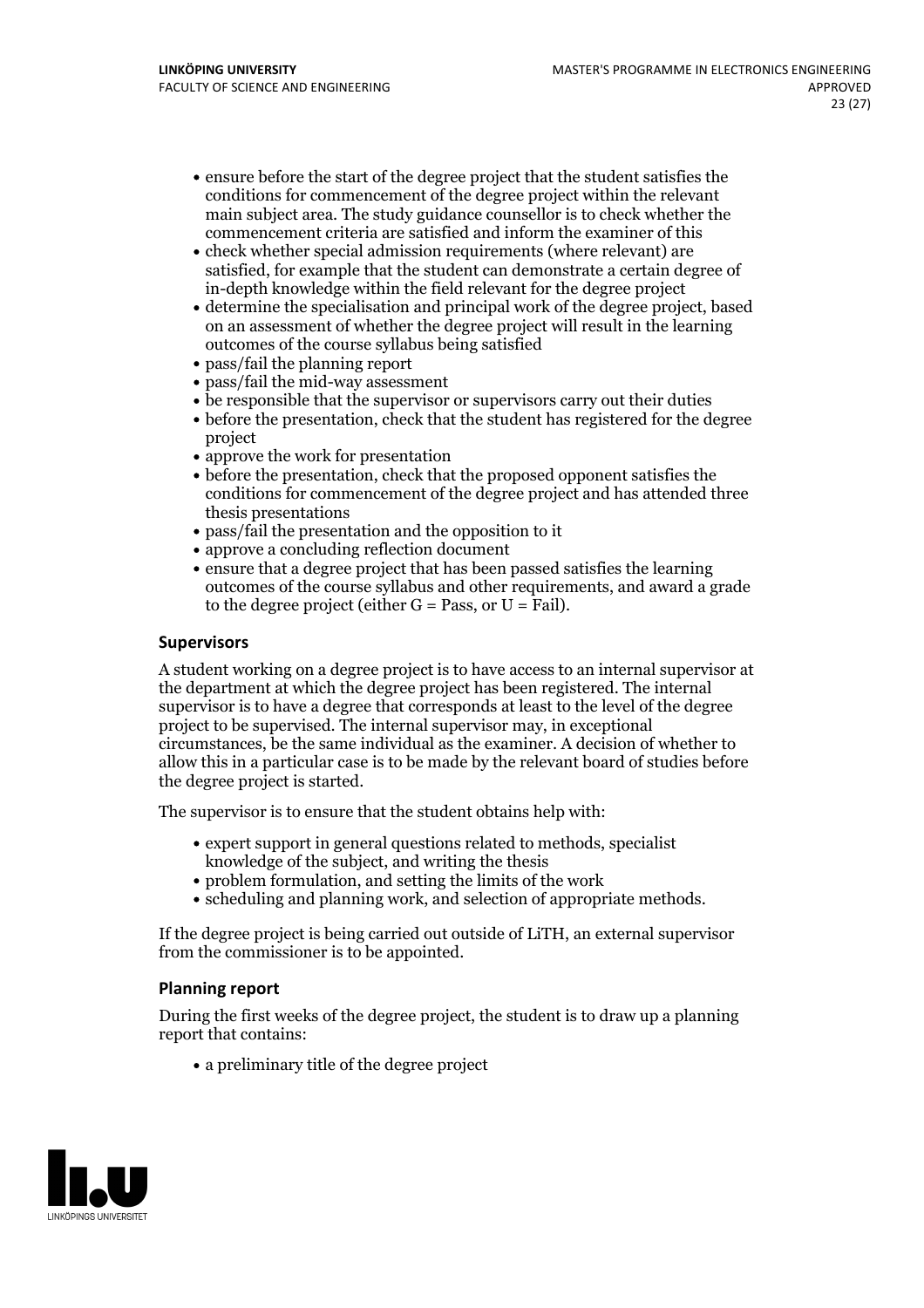- a preliminary statement of the research question, against the background of a literature search
- a preliminary description of the approach to be taken
- planned literature foundation
- a schedule for the execution of the degree project, including suggested dates for the mid-way assessment and presentation.

Formulation of the research question is to be bounded, realistic and viewed from a perspective of societal or commercial benefit. The term "societal" is to be understood here to include universities and university colleges.

#### **Mid-way assessment**

Approximately half-way through the degree project, the student is to describe to the examiner at a mid-way assessment how the work is progressing relative to the planning report. The supervisor should also participate. The form of the mid-way assessment may be anything from an oral presentation to a public seminar. The conclusion of the mid-way assessment may be one of three possibilities:

- 1. The work has been carried out essentially as planned, and can continue as
- planned. The mid-way assessment has been passed. 2. The work has been carried outwith certain deviations from the planning report. It is, however, believed that it will be possible to complete the work
- approach and/or schedule. The mid-way assessment has been passed.<br>3. The work has deviated from the planning report in a significant manner, and there is a risk that a Pass grade cannot be given. The mid-way assessment has been failed. A new planning report must be drawn up and a new mid-way assessment carried out.

### **Reporting**

Both oral and written reports of the degree project are to be made, in Swedish or English. For the international Master's programmes, both the oral and written examination should be made in English. The board of studies can allow the reporting to be carried out in another language than Swedish or English.

The oral presentation is to take place in public, unless there are special grounds that this should not be done. The written report is to be in the form of a professionally produced degree project thesis. The presentation and thesis are to follow the instructions given below.

#### **Presentation**

The oral presentation is to take place when the examiner considers that the work has been completed and is ready to be presented. The presentation is to take place at LiTH at a time when other students can attend. This means that the presentation can take place on a date that the student has agreed with the examiner, normally between the re-examination period in August and midsummer, and after the student has attended three thesis presentations.

The oral presentation is to describe the background to the problem that has been

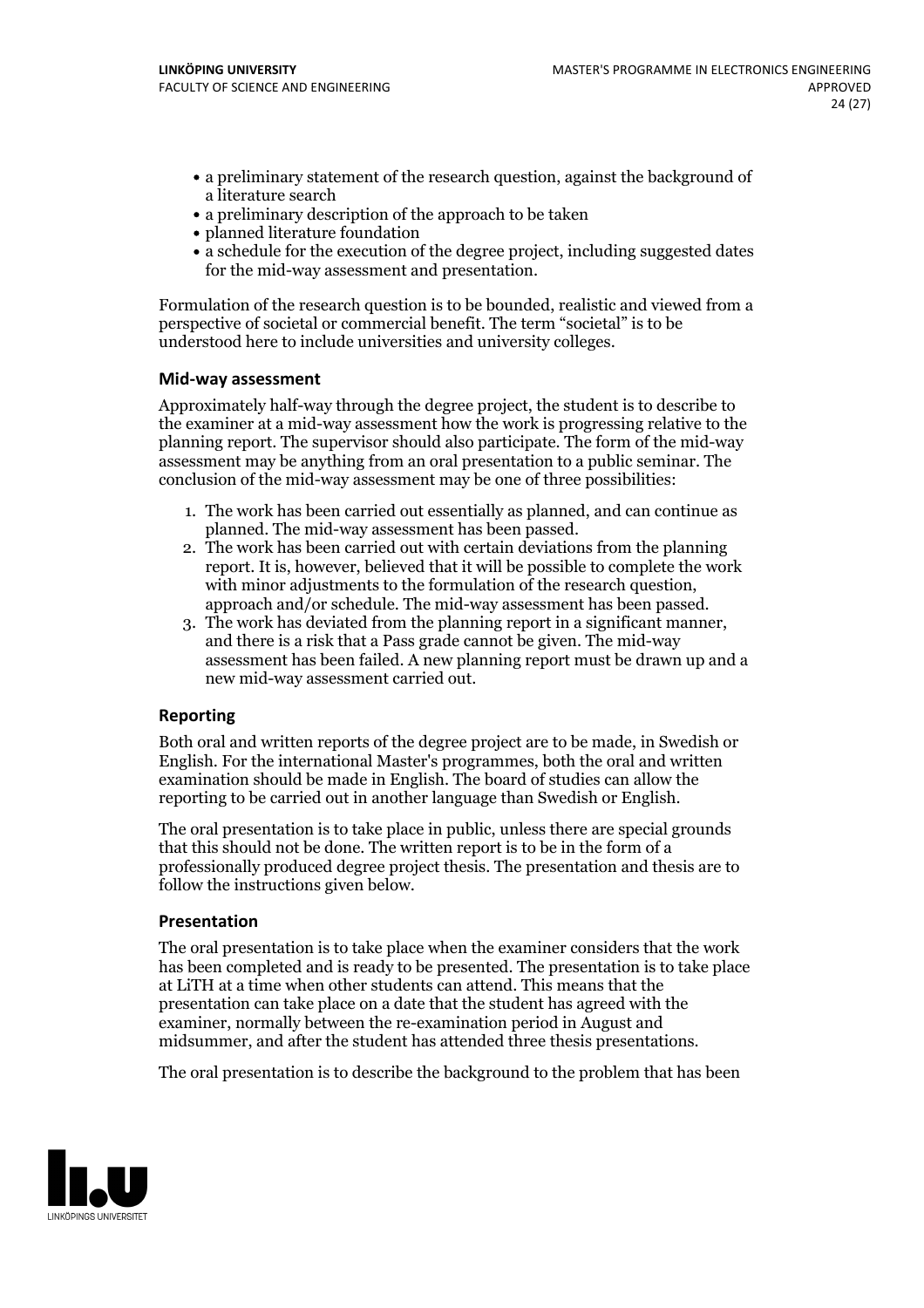studied, describe the methods used, and present the results and conclusions. The presentation is to be at a level suitable for everyone present, not just for specialists. After the oral presentation, the student is to counter any criticism that the opponent may raise, and allow other participants to pose questions. The presentation and the opposition are to be approved by the examiner. When any required adjustments of the thesis have been made, the reflection document has been approved, and the student has functioned as an opponent for another degree project, the degree project is reported as a passed course and the credits can be used to satisfy the requirements for a qualification.

### **Degree project thesis**

The written degree project report is to be professionally written and comprehensive, and it is to demonstrate a scientific approach. The report must be prepared in accordance with principles for acceptable practice when referring to sources (references or quotations for which the source is specified) when the text, images, ideas, data, etc., of other people are used. It is also to be made clear whether the author has reused his or her own text, images, ideas, data, etc. from previous examinations, such asundergraduate work, project reports, etc. (This is sometimes known as"self-plagiarism".) A failure to specify such sources may be regarded as attempted deception during examination.

The contents are to be easy to understand, and the way in which material is presented is important. It must describe the background to the project and the formulation of the research question. The choice of approach is to be clearly explained, and the thesis should make clear the coupling between the results and the conclusions. Commonly accepted scientific methods are to be used for processing the results. The discussion is to be comprehensive, and demonstrate that the student masters analytical thought processes. The thesis is to demonstrate good mastery of the literature in the field, and include an abstract. Theses that are principally written in Swedish should contain a summary in English. A publication-ready manuscript and a reflection document covering the work undertaken are to be submitted to the examiner within 10 days after the oral presentation. The examiner may grant an exemption from this requirement. If final versions of the required documents are not submitted as stipulated, the examiner may determine that the presentation is to be rescheduled.

The Faculty of Science and Engineering (Institute of Technology) at Linköping University recommends that degree project theses be published.

### **Opposition**

An oral opposition is to be carried out either before or after the student presents his or her thesis. The opponent must satisfy the same requirements for the number and level of credits gained as those of the student's degree project. The opponent must also have attended three thesis presentations as a member of the audience. Acting as an opponent during the thesis presentation of another student is subject to points-based assessment as described in the course syllabus.

The opponent is to:

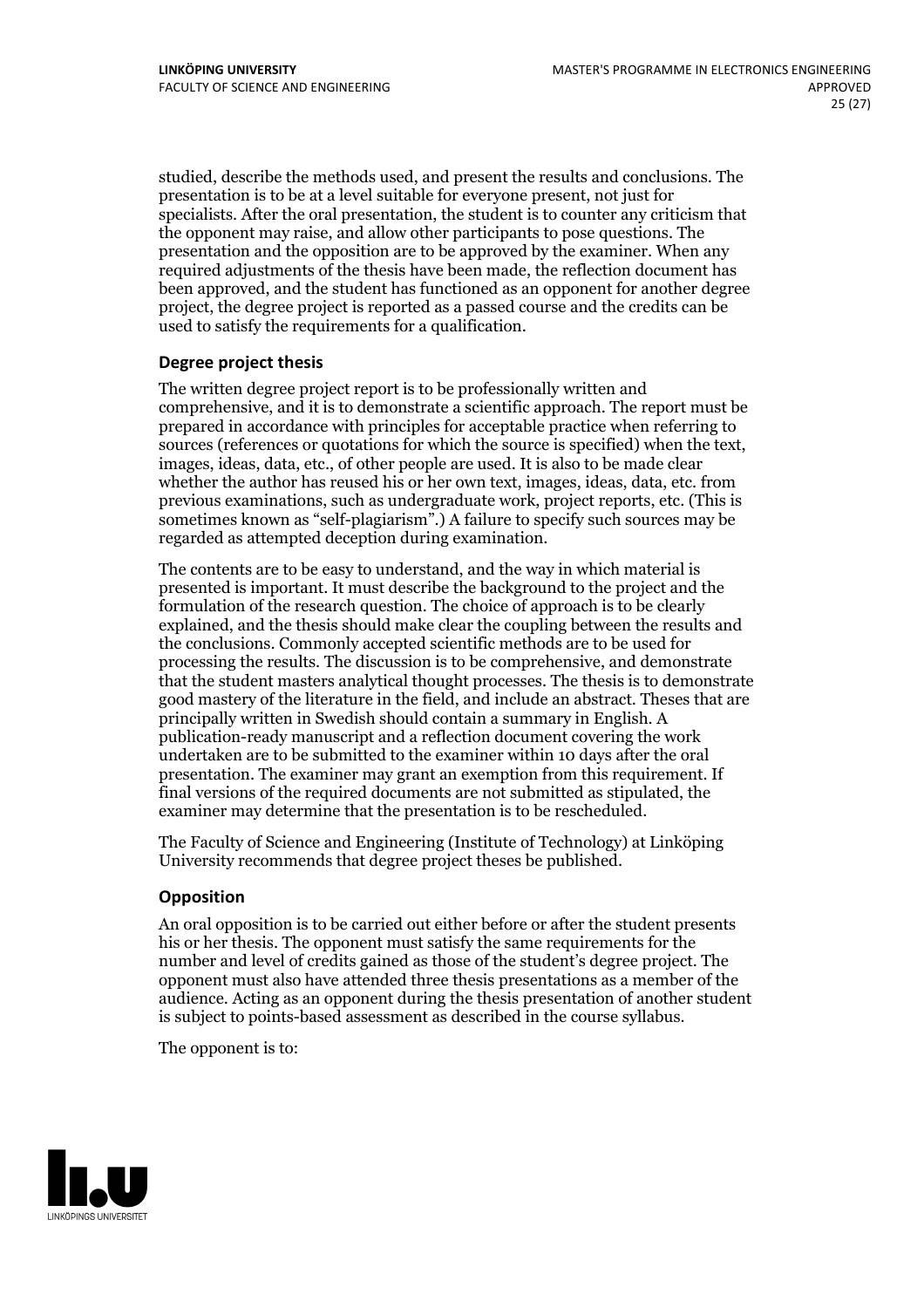- discuss and comment on the selection of methods, results and (where relevant) data processing, conclusions, possible alternative solutions and conclusions, and the management of literature
- comment on the general arrangement of the degree project thesis and related, formal aspects of style, and comment on the oral presentation technique
- illuminate the strengths and weaknesses of the thesis.

The duration of the opposition should be approximately the same as that of the presentation, and it is to include a discussion in which the student presenting the thesis replies to and comments on the criticism raised by the opponent.

Unless otherwise agreed, at least one week before the presentation the opponent is to present in writing to the examiner the important issues that will be discussed, and the structure ofthe opposition that will be taken. The opponent and the examiner discuss the structure that the opponent has drawn up.

In a normal case, the number of opponents will be the same as the number of respondents. In exceptional cases, the examiner may decide that this is not to be the case.

### **Attendance at presentations**

A student is to attend presentations of degree project theses as described in the course syllabus. The presentations attended must be at the same level or a higher level than the degree project of the student.

It is advantageous that one of the presentations attended is a licenciate degree seminar or a doctoral disputation. The student is responsible for ensuring that a certification of attendance at the presentation is obtained and passed to the departmental administrator for registration in Ladok. Attendance at such presentations is a component of the degree work that is subject to points-based assessment.

The occasions on which a student attends presentations are to be completed before the student presents the degree project thesis. The course syllabus for the degree project describes the scheduling of the attendance at presentations.

#### **Reflection document**

A document reflecting on the work that has been carried outis to be submitted to the examiner within 10 working days of the oral presentation. Instructions for preparing a reflection document can be reached through www.lith.liu.se/examensarbete/examensarbete?l=sv.

#### **Grades**

The degree project is graded as either Pass or Fail. In order for a student to obtain a pass grade for the degree project, all components must be completed and be awarded a pass grade.

#### **Right to obtain supervision**